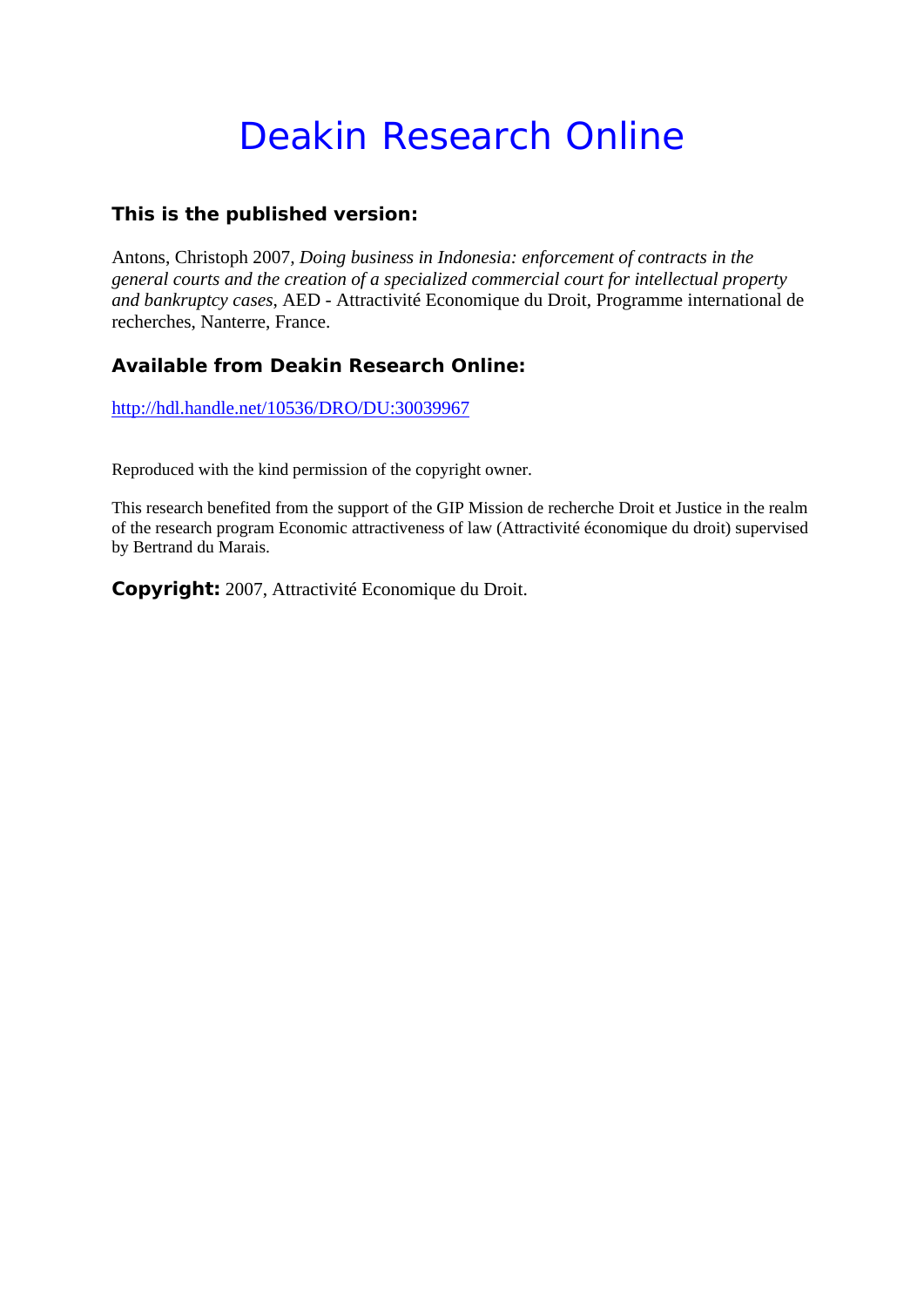

# Programme international de recherches

# **Working Paper AED-EAL-2007-4**

 $\overline{a}$ 

Nanterre, le 4 avril 2007

# *Doing Business in Indonesia: enforcement of contracts in the general courts and the creation of a specialized commercial court for intellectual property and bankruptcy cases*

*Christoph ANTONS1*

*Professor of Comparative Law*

*Director of the Centre for Comparative Law ad Development Studies in Asia and the Pacific (CLDSAP)*

*University of Wollongong, Australia*

Attractivité Économique du Droit Bureaux F 101 B & C - UFR SJAP - Université Paris 10 Nanterre 200 Avenue de la République 92001 Nanterre Cedex aed@u- paris10.fr

<sup>1</sup> The findings, interpretations, and conclusions expressed here are those of the author and do not necessarily reflect the views of the "Attractivité économique du Droit- Economic Attractiveness of Law" program, or his partners.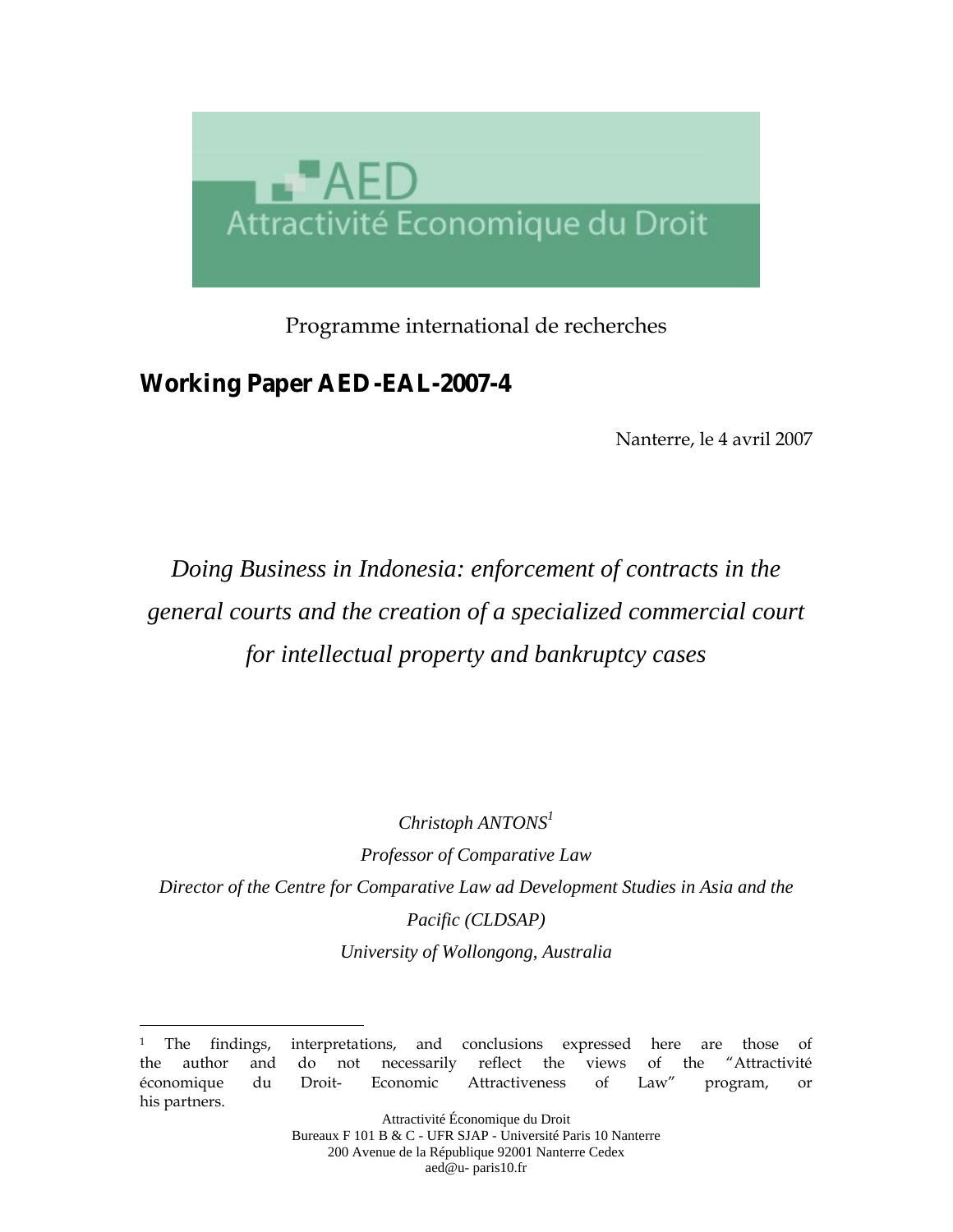## **CONTENTS**

| The historical background of commercial law and procedural law in Indonesia 4 |
|-------------------------------------------------------------------------------|
| Commercial law reform during the 'New Order' years and during 'Reformasi'  6  |
|                                                                               |
|                                                                               |
|                                                                               |
|                                                                               |
|                                                                               |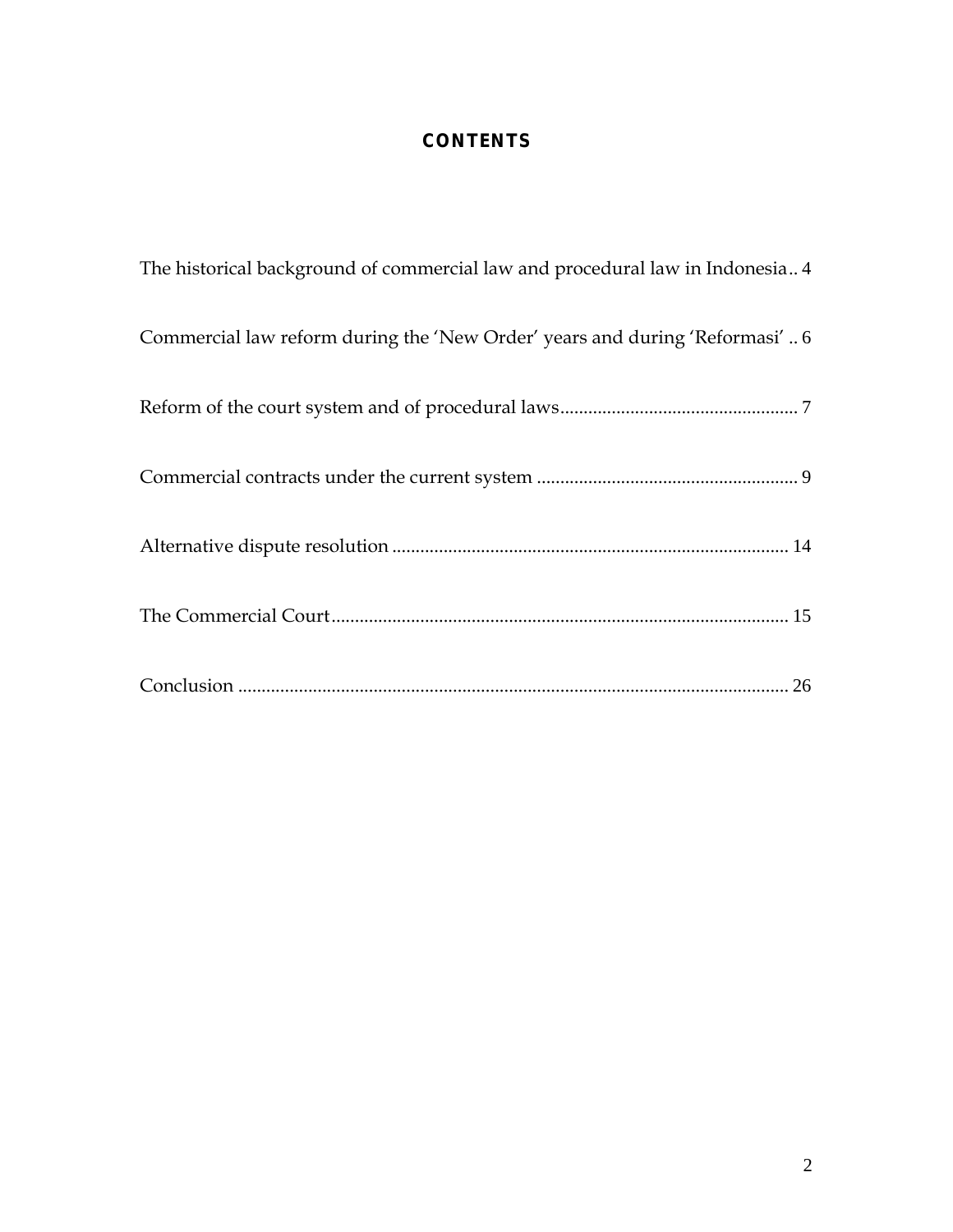*Doing Business* **in Indonesia: enforcement of contracts in the general courts and the creation of a specialised commercial court for intellectual property and bankruptcy cases**

### **By Christoph Antons2**

 $\overline{a}$ 

Conventional theory suggests that the reliable enforcement of contracts is a basic precondition for businesses. Seen in this light, the situation in Indonesia, and indeed in much of East and Southeast Asia, seems paradoxical. Countries have achieved persistently high growth rates using often archaic and outdated legal systems. However, not only is the Indonesian system outdated, it is also costly and cumbersome. According to the World Bank *Doing Business* Report of 2006 it takes on average 34 days and 570 days to enforce a contract in Indonesia. The costs for the procedure amount to 126.5% of the actual debt. This leads to a ranking of 145 in the 'Enforcing Contracts' category out of 155 countries, the worst among Indonesia's rankings in the report and still significantly lower than the country's ranking at 115 for the overall ease of doing business.

This paper will examine the reasons for the neglect of much of private and commercial law and accompanying procedural laws in Indonesia. It will then examine how businesses operate under these conditions and how, in spite of these difficult circumstances, contracts continue to be used. After a short discussion of the effects of the Asian Crisis, it will look at most recent reform efforts, in particular with the creation of a Commercial Court responsible for bankruptcy and intellectual property cases only. An initial assessment of the performance of this court will be attempted. The paper concludes with some final

<sup>2</sup> Professor of Comparative Law and Director, Centre for Comparative Law and Development Studies in Asia and the Pacific, University of Wollongong, Australia; QEII Fellow, Australian Research Council; Adjunct Fellow, Max Planck Institute for Intellectual Property, Competition and Tax Law, Munich.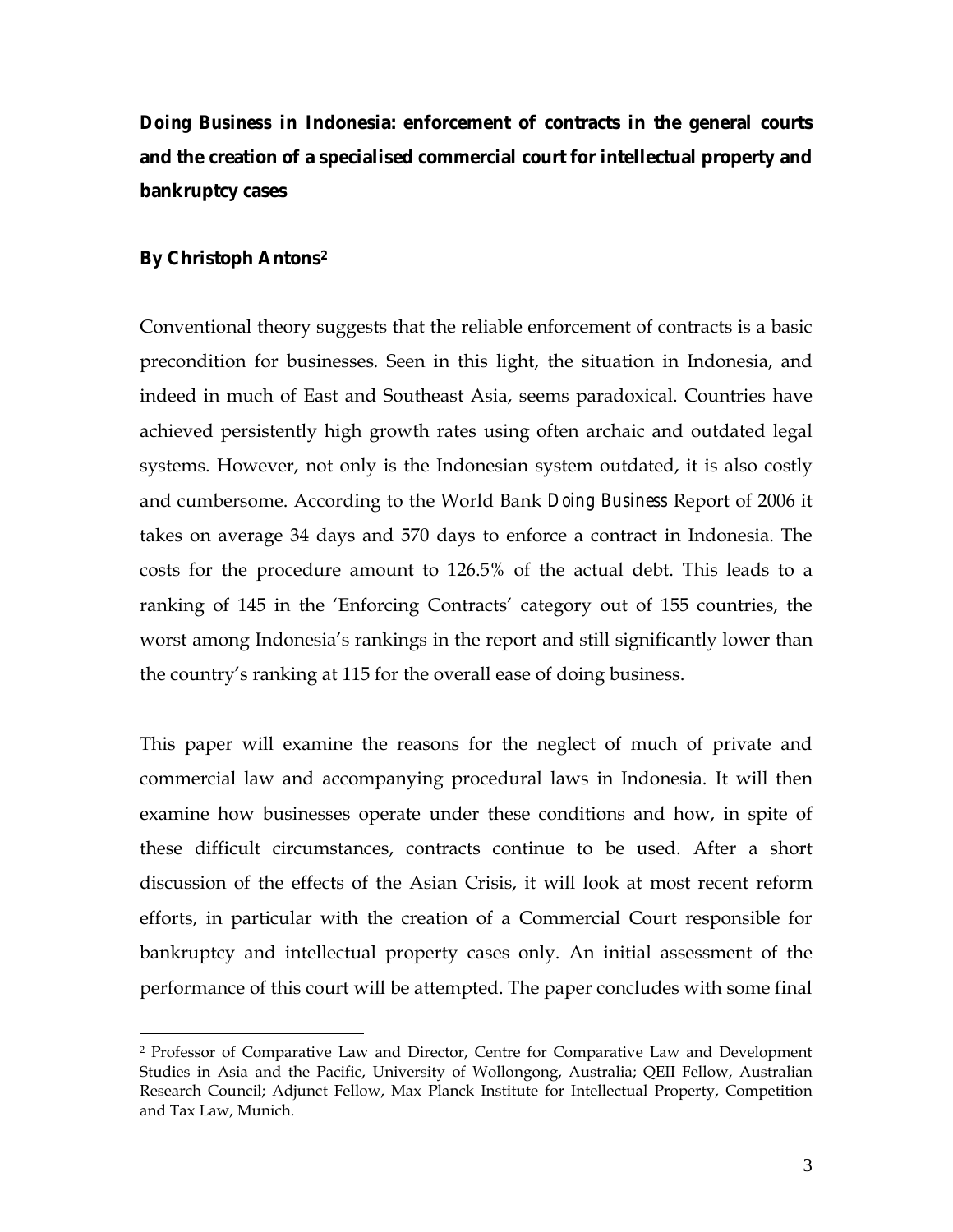remarks on the legal heritage theory advocated in the *Doing Business* report of 2004 and on the relationship between business law regulation, economic efficiency, development policies and foreign investment as exemplified by intellectual property laws.

#### **The historical background of commercial law and procedural law in Indonesia**

While the history of European derived law in Indonesia dates back to the arrival of first Portuguese and then Dutch colonizers in the archipelago, it was not until the dissolution of the Dutch East Indies Company (VOC) in 1800 and the French interregnum in the Netherlands that the colonial "state" of the Netherlands East Indies was formed. Especially after the revolutionary year of 1848 in Europe, traders and the upcoming bourgeoisie began to demand economic liberalization of the colony.3 The result was a wave of mainly private and commercial laws for the Netherlands East Indies enacted in or around the year 1848, including the Civil Code (*Burgerlijk Wetboek*), the Commercial Code (*Wetboek van Koophandel*) and two different procedural codes for Europeans on the one hand (*Reglement of de Regstvordering voor het Hoog Geregtshof en de Raden van Justitie)* and for the indigenous population on the other hand (*Reglement op de administratie der policie, mitsgaders op de burgerlijke Regstpleging em strafvordering voor inlanders en daarmede gelijkgestelde personen*). The policy of the colonial government to keep the various groups of populations legally apart meant that the vast majority of Indonesians had little or nothing to do with the European derived part of the legal system. Dutch derived law applied in general only to Europeans and to citizens of non-European countries with similar legal systems, such as US Americans or (from the end of the 19th century onwards) the Japanese. Dutch derived commercial law applied to the population group of the so-called "Foreign Orientals" (*Vreemde* 

<sup>3</sup> Robison, *Indonesia: The Rise of Capital*, Sydney: Allen & Unwin 1986, 6; Ricklefs, *A History of Modern Indonesia*, 3rd ed., Stanford: Stanford University Press, 2001, 161.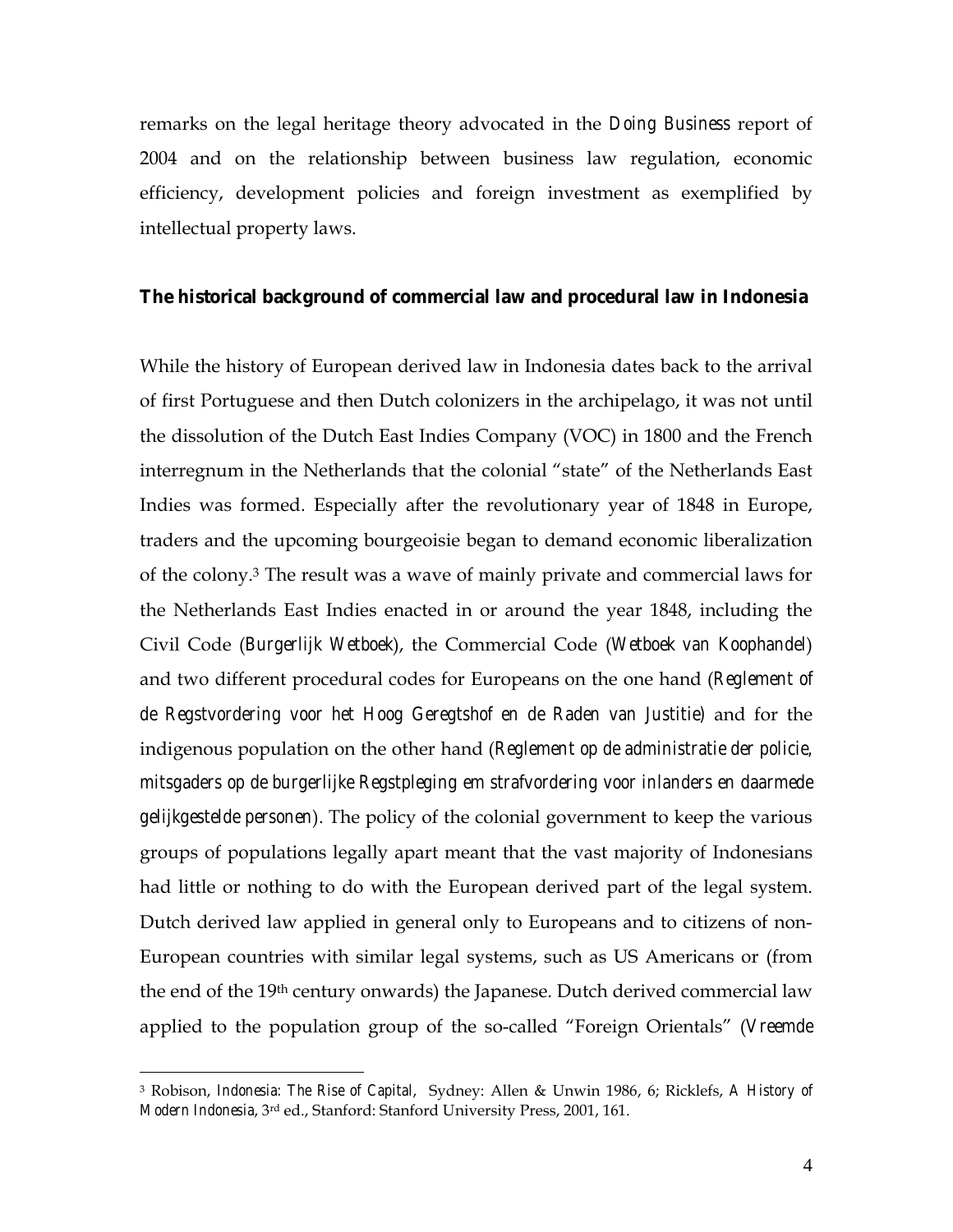*Oosterlingen*), traders of mainly Chinese, Indian or Arab descent, who had often lived in the colony for generations and were given privileged positions in trade by the Dutch, but otherwise to some extent restricted in their opportunities to mingle with other population groups. After the foundation of the Republic of China, the Chinese became subjected to Dutch law with only few exceptions. Ethnic Indonesians, however, remained under the principles of Islamic law and/or traditional customary law (*adat*). Towards the end of the colonial period, this developed into a complicated conflict of law system called the *intergentiel recht* (nowadays translated into Indonesian as *hukum antargolongan* (intergroup law)), that foresaw for transactions between members of different population groups and also for the complete change from one group to another via "equalization" (*gelijkstelling*) with the Europeans or assimilation with the indigenous population (*inlanders*).4 Therefore, the Dutch left a legal system behind that distinguished sharply between Europeans and people from similar legal systems, Foreign Orientals and indigenous Indonesians on racial and religious grounds. Although appeals would go to the colonial higher courts, different courts were administering law to these various groups and different procedural laws applied.

First cracks in the system appeared with the Japanese occupation during World War II, when the Japanese applied anti-European and anti-Dutch policies leading to some unification of the court system and procedural laws and to the abolishment of the dominant legal status of the Europeans.<sup>5</sup> Importantly, the revised procedural laws for Indonesians (*Herziene Indische Reglement*, valid on Java and Madura, and the *Rechtsreglement Buitengewesten* for the outer islands)

<sup>&</sup>lt;sup>4</sup> For details of the system see Gautama, *Hukum Antargolongan: Suatu Pengantar*, 11<sup>th</sup> ed., PT. Ichtiar Baru Van Hoeve, Jakarta 1993

<sup>&</sup>lt;sup>5</sup> Gautama and Hornick, An Introduction to Indonesian Law: Unity in Diversity, 4<sup>th</sup> ed., Bandung: Penerbit Alumni, 1983, 181; Lev, 'Judicial Institutions and Legal Culture in Indonesia', in: Holt (ed.), *Culture and Politics in Indonesia*, Ithaca-London 1972, 257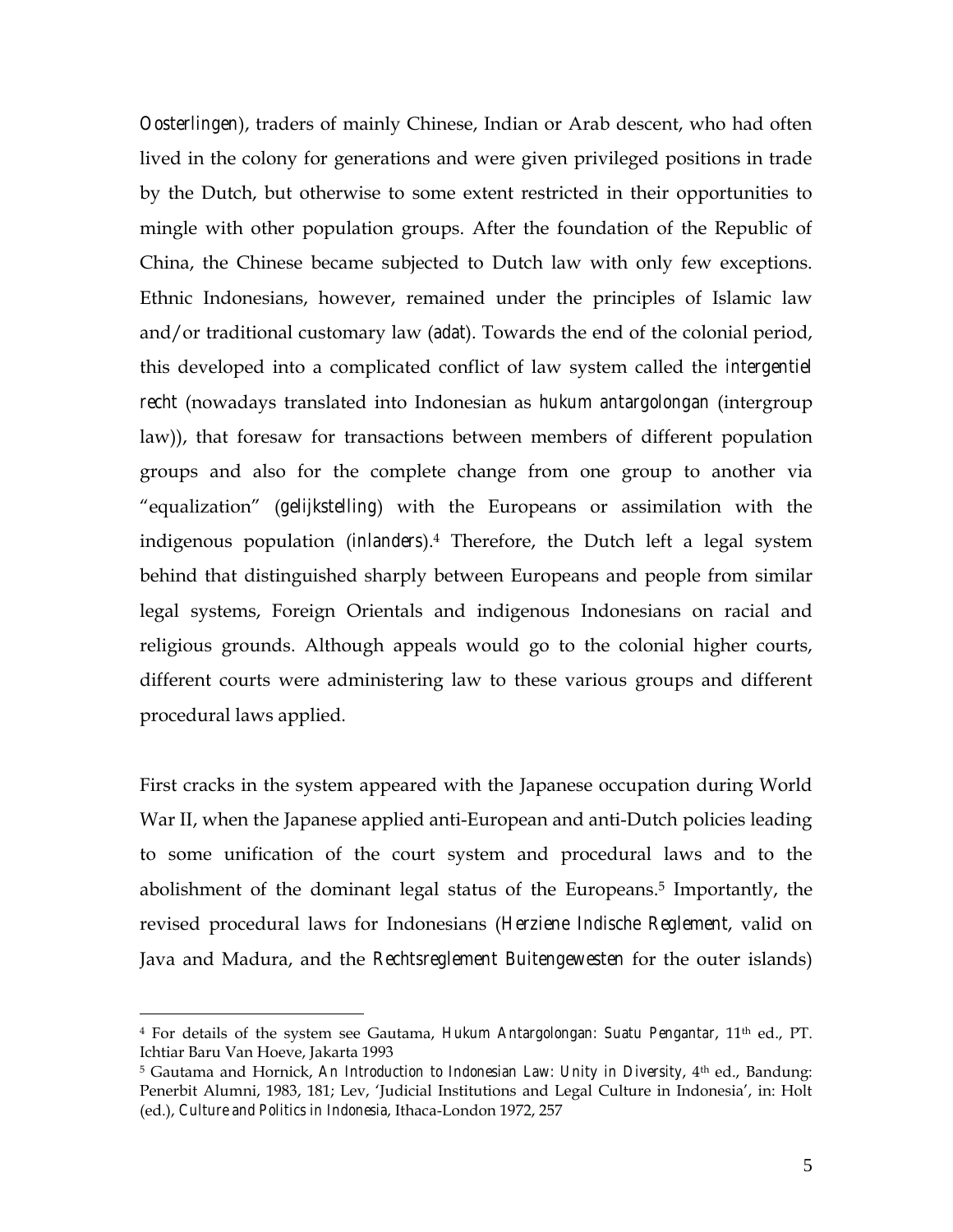became now the procedural law for all inhabitants of the archipelago.6 When the Republic of Indonesia came into being in 1945, Article II of the Transitional Provisions of the new Constitution and Government Decree No. 2 of 1945 provided for the continuing relevance of the colonial laws and institutions until their replacement in accordance with the new constitution7.

#### **Commercial law reform during the 'New Order' years and during 'Reformasi'**

Thus, it came that Dutch civil, commercial and procedural law survived the transition to independence. It also survived the reign of Indonesia's first President Sukarno (in Indonesia referred to as the 'Old Order' (*Orde Lama*)) largely unharmed, in spite of revolutionary rhetoric for its replacement and the deletion of eight articles of the Civil Code.8 When the 'New Order" (*Orde Baru*) of General Suharto seized power in 1965, there were initial hopes for a revision of some of the excesses of the late Sukarno years in the legal field, such as the excessive use of administrative and presidential decrees. However, those hoping for a more extensive role of Dutch derived state law and a general reform of the increasingly outdated legislation were soon disappointed. The authoritarian nature of the Suharto regime and the strong role of the military in it meant that liberal ideas of the rule of law, parliamentarian democracy and human rights had little prospects. However, throughout its reign and in contrast to the Sukarno years, the 'New Order' and the economic technocrats in the National Development Planning Agency (*Badan Perencanaan Pembangunan Nasional – BAPPENAS*) remained business oriented and foreign investor friendly. The influence of the technocrats grew in particular after a period of economic

<sup>6</sup> Mertokusumo, *Hukum Acara Perdata Indonesia*, 6th ed., Yogyakarta: Penerbit Liberty, 2002, 7; Setiawan, 'Hukum Acara Perdata', in: Setiawan, *Aneka Masalah Hukum dan Hukum Acara Perdata*, Bandung: Penerbit Alumni 1992, 360

<sup>7</sup> Gautama, *Legal Developments in Independent Indonesia (1945-1970)*, in: *LAWASIA*, December 1970, 157

<sup>8</sup> For details see Gautama and Hornick, pp. 183-187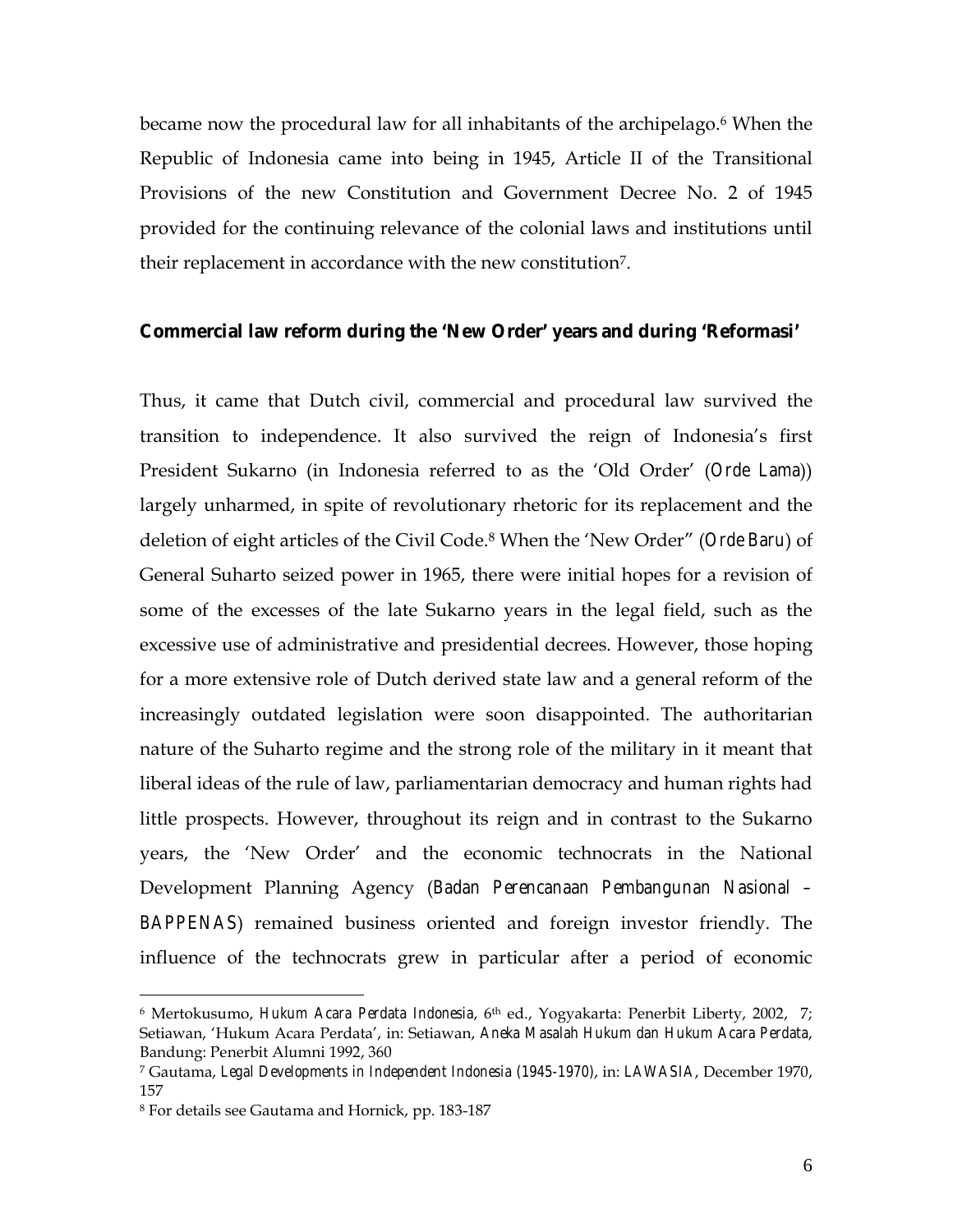nationalist policies based on the high prices for oil and gas came to an end in the mid-1980s and Indonesia shifted to an export oriented approach that made the attraction of foreign investment even more important. The late 1980s and the final years of the Suharto government in the 1990s thus saw a period of reform for Indonesian business law, with a completely new set of intellectual property laws, the replacement of a part of the old Dutch Commercial Code with a new Company Law and the revision of the Bankruptcy Law and introduction of a specialised Commercial Court. Interim President Habibie continued these reforms after the end of Suharto's reign in 1998 with a revised banking law, a new law on the Central Bank, a law on arbitration and alternative dispute resolution, an anti-monopoly law and a consumer protection law. Commercial law reform continued under the subsequent Presidents Abdurahman Wahid, Megawati Sukarnoputri and Susilo Bambang Yudhoyono, although there was also a strong focus on constitutional reform9 and on administrative decentralization. The entire period after the end of the Suharto regime has been described as one of 'reformation' (*reformasi*).

#### **Reform of the court system and of procedural laws**

 $\overline{a}$ 

The strong emphasis on substantive commercial law reform has, however, not been accompanied by a thorough reform of the civil procedural codes. The international focus on human rights has brought a certain attention for criminal law procedures and the Indonesian Criminal Procedural Code was completely revised in 1981.10 Civil Procedural law has not attracted a similar interest and 61 years after independence, the *Herziene Indonesisch Reglement* (as it became known

<sup>9</sup> Lindsey, 'Indonesia: Devaluing Asian values, rewriting rule of law', in: Peerenboom (ed.), *Asian Discourses of Rule of Law: Theories an implementation of rule of law in twelve Asian countries, France and the U.S.*, London-New York: RoutledgeCurzon, pp. 298-312

<sup>10</sup> Fitzpatrick, 'Culture, Ideology and Human Rights: The Case of Indonesia's Code of Criminal Procedure', in: Lindsey (ed.), *Indonesia: Law and Society*, Sydney: Federation Press, pp. 339-354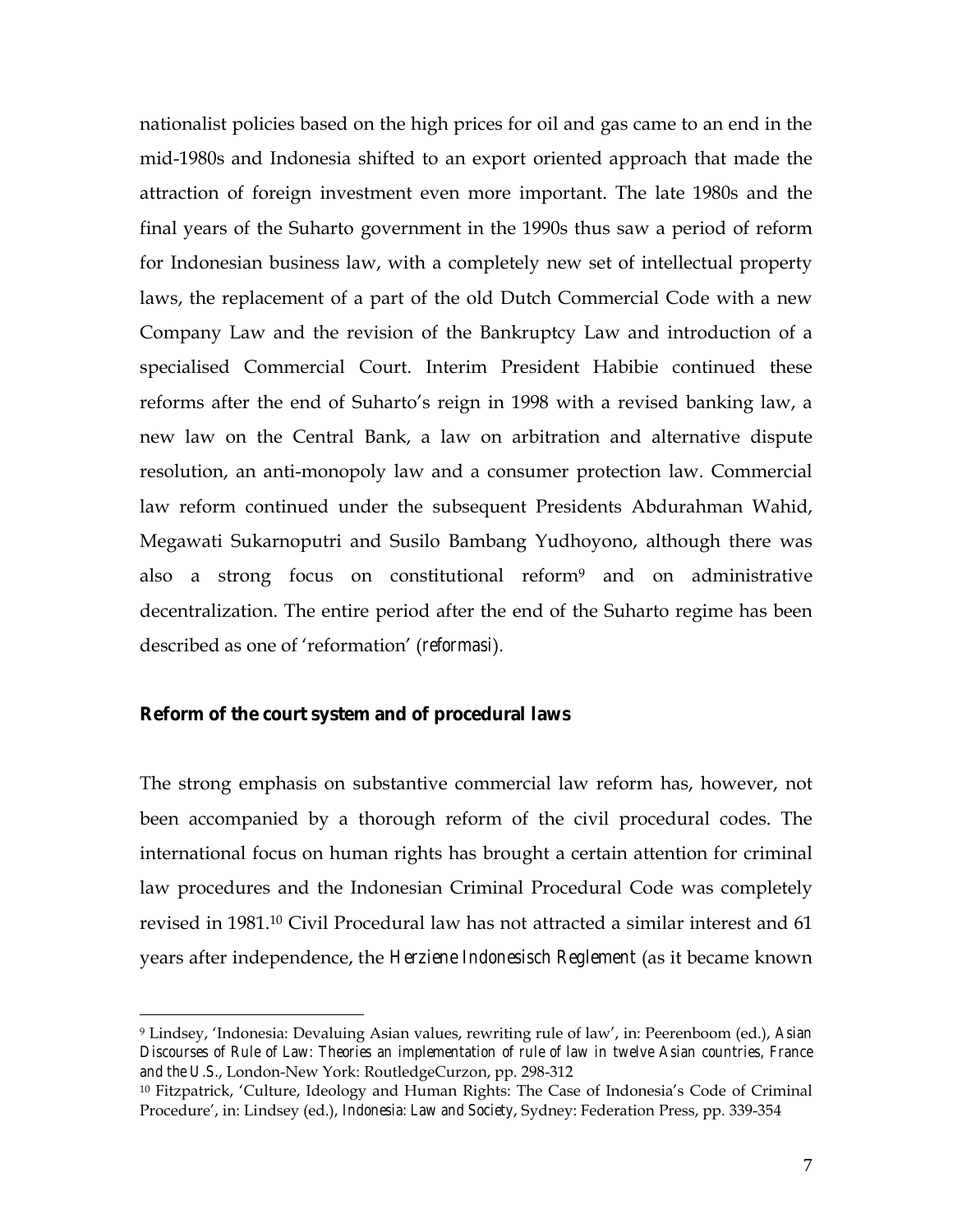after independence) or HIR and the *Rechtsreglement Buitengewesten* or Rbg. still apply. They are heavily criticized by Indonesian lawyers as outdated, especially because of their paternalistic colonial character of providing procedures for the 'simple needs' in commercial matters of the indigenous population in a largely agrarian society during colonial times. Rather than opting for a comprehensive reform of the civil procedural codes, Indonesia has enacted a large number of laws and decrees dealing with the structure and the organization of courts and increasingly providing specialized provisions for specialized courts. The more important general ones are the Law regarding Powers in Judicial Affairs of 2004 and the Law on General Judicature of 1986 as revised in 2004. These laws are largely concerned with the administration of the courts and the appointment of judges, although they cover a few procedural matters as well for both the civil and criminal jurisdiction of the courts. These revisions and the laws mentioned subsequently became also necessary with the third amendment of the Indonesian Constitution in 2001, which introduced among other things the new Constitutional Court and a Judicial Commission responsible for the appointment and supervision of judges and it provided that "the judicial power shall be independent and shall possess the power to organize the judicature in order to enforce law and justice." (Art. 24(1) of the Constitution of 1945). This was a long awaited step to remove the courts from the influence of the Ministry of Justice, which under the 'New Order' had increasingly managed the personal and financial matters of the courts and thereby ensured the political dependence of the judges.11 Low payment of judges, at least at the lower courts, as civil servants, also opened the door to corruption. According to one study, by 1992 no less than 666 general court judges or 30% of the entire judiciary hade been subjected to

<sup>11</sup> Pompe, *The Indonesian Supreme Court: A Study of Institutional Collapse*, Ithaca: Cornell Southeast Asia Program Publications, 2005, pp. 171-173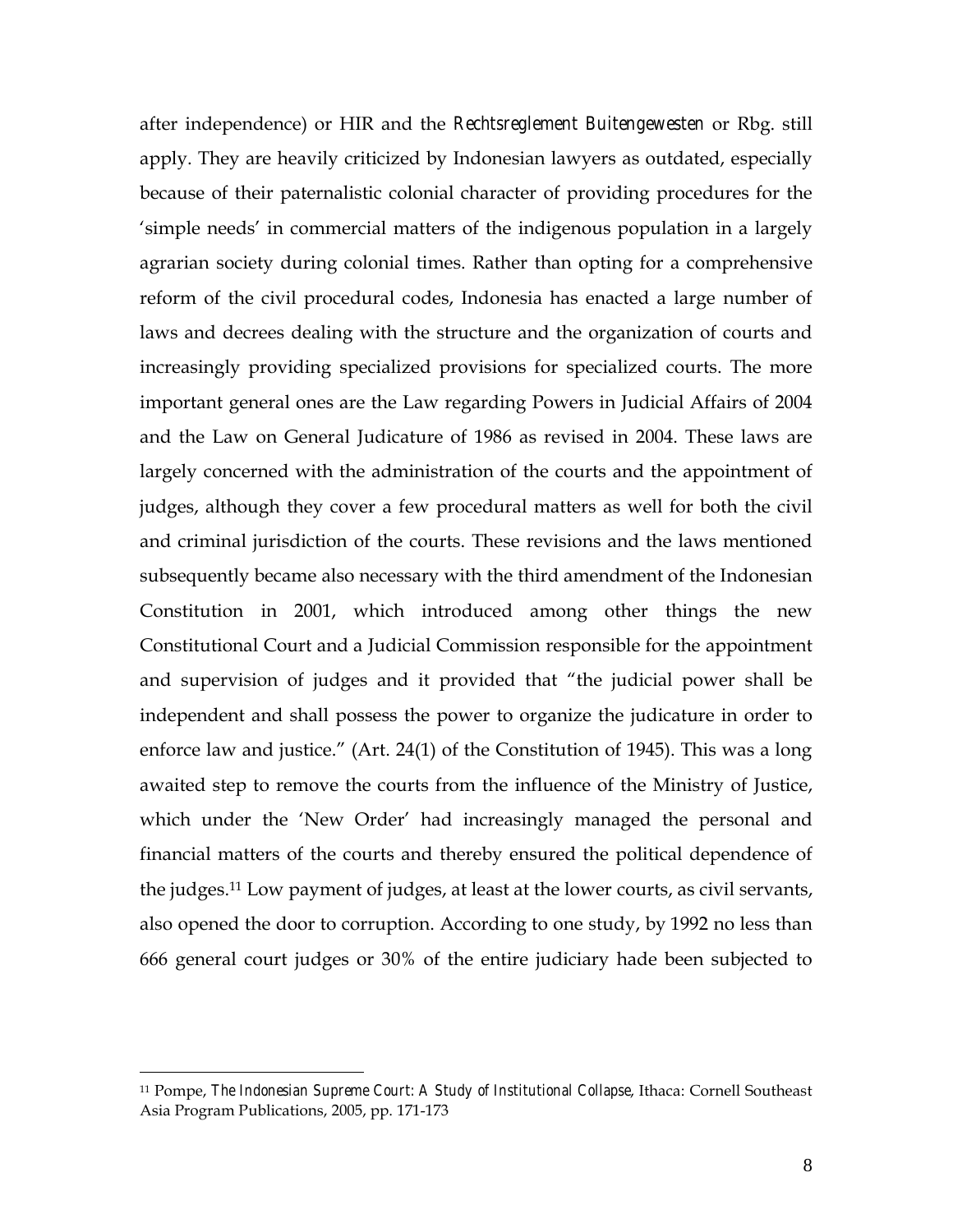disciplinary action for corruption. Estimates by insiders around the same time even put the number of corrupt judges at approximately 50%.12

Of the more specialized laws regarding the judiciary, the Law on the Supreme Court of 1985 was also revised in 2004 and a further law formed the Indonesian Judicial Commission *(Komisi Yudisial*) as a supervisory agency of the judiciary. Further, a large number of specialized courts have been founded, mostly under special legislation outlining their structure, functions and procedural rules, but occasionally also as part of substantive legislation. Examples for the former group are the Law on the Children's Court of 1997, the Law on the Human Rights Court of 2000, the Law about the Settlement of Industrial Relations Disputes of 2004, the Law on the Taxation Court of 2002, the Law on the Religious Courts of 1989, the Law on the Administrative Courts of 1986 and the Law on the Constitutional Court of 2003. Provisions on specialised courts as part of substantive laws can be found for example in the Law on Fisheries of 2004, in the Shipping Law of 1992, in the Autonomy Law for the Special Province of Aceh of 2001 and in the Revised Bankruptcy Law and the various new intellectual property laws for the Commercial Court. The Commercial Court will be analysed in greater detail below.

### **Commercial contracts under the current system**

Indonesian law does not distinguish between commercial contracts and other forms of contracts. The old Dutch Civil Code remains, therefore, relevant for commercial contract law. Equally, since commercial contract law is not among the areas covered by one of the new special courts with their specialized procedural provisions, the general procedural codes remain relevant, in particular the *Herziene Indonesisch Reglement* (HIR) and the *Rechtsreglement* 

<sup>12</sup> *Ibid.*, pp. 412-417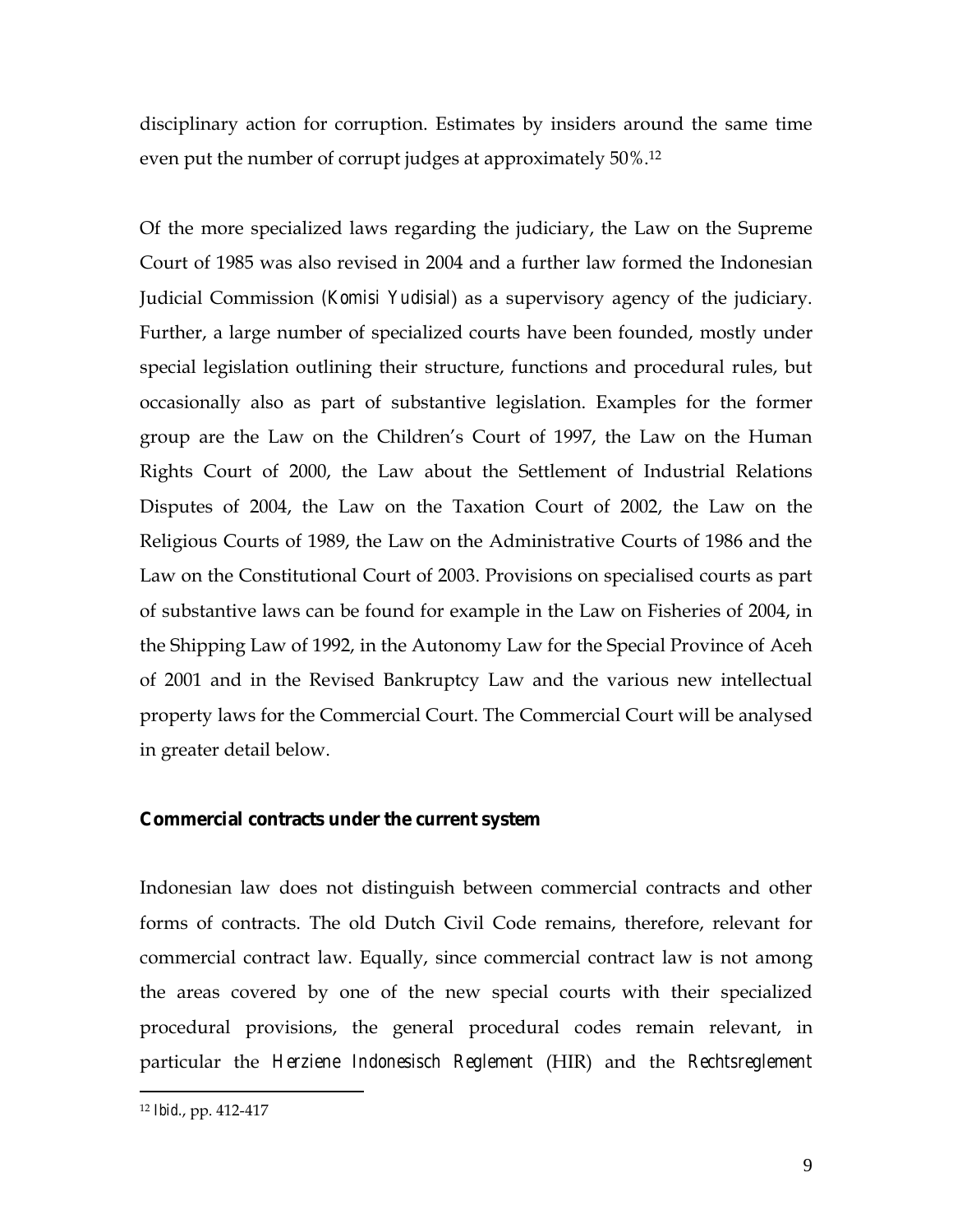*Buitengewesten* (Rbg.). While it is too early to judge the effects of the most recent reforms of the court structure, in the past, the jurisdiction of the general courts tended to be affected by the following issues:

- 1. While the main appeal procedure (*kasasi*) has been inherited via the Dutch system from the French *cassation*, the Supreme Court has increasingly broadened the grounds for what is reviewable to the point of largely ignoring the distinction between fact and law-specific questions.13 A review of trade mark cases reveals, however, that it is hard to find any consistency in this matter.14 One of the arguments seems to be that the poor quality of district court judgments often requires a full review of the case.15
- 2. The increase in the number of appeals has been accompanied by a policy to discourage provisional enforcement, up to the point that this policy was expressly prescribed by a Supreme Court Circular Letter in 1978.16 The effect has been that an appeal effectively stays the execution of the judgment<sup>17</sup> and that the appeal became a delaying tactic of the defendant.18
- 3. Appeal decisions can be subjected to a further special review (*peninjauan kembali*) by the Supreme Court. Of the various reasons for the further review outlined in Article 67 of the Law on the Supreme Court, the more

<sup>13</sup> Pompe, 232-234

<sup>14</sup> Antons, *Intellectual Property Law in Indonesia*, London: Kluwer Law International, 2000, pp. 292- 293

<sup>15</sup> Pompe, p. 233

<sup>16</sup> Gautama, *Indonesian Business Law*, Bandung: PT Citra Aditya Bakti, 1995, 531

<sup>&</sup>lt;sup>17</sup> Setiawan, 'Civil Proceedings, Litigations and Enforcement of Jugments and Other Remedies', in: Ministry of Law-Singapore Academy of Law-Faculty of Law, national University of Singapore, *Proceedings of the First Indonesia-Singapore Law Seminar*, 26-27 February 1993, p. 55 18 Pompe, p. 240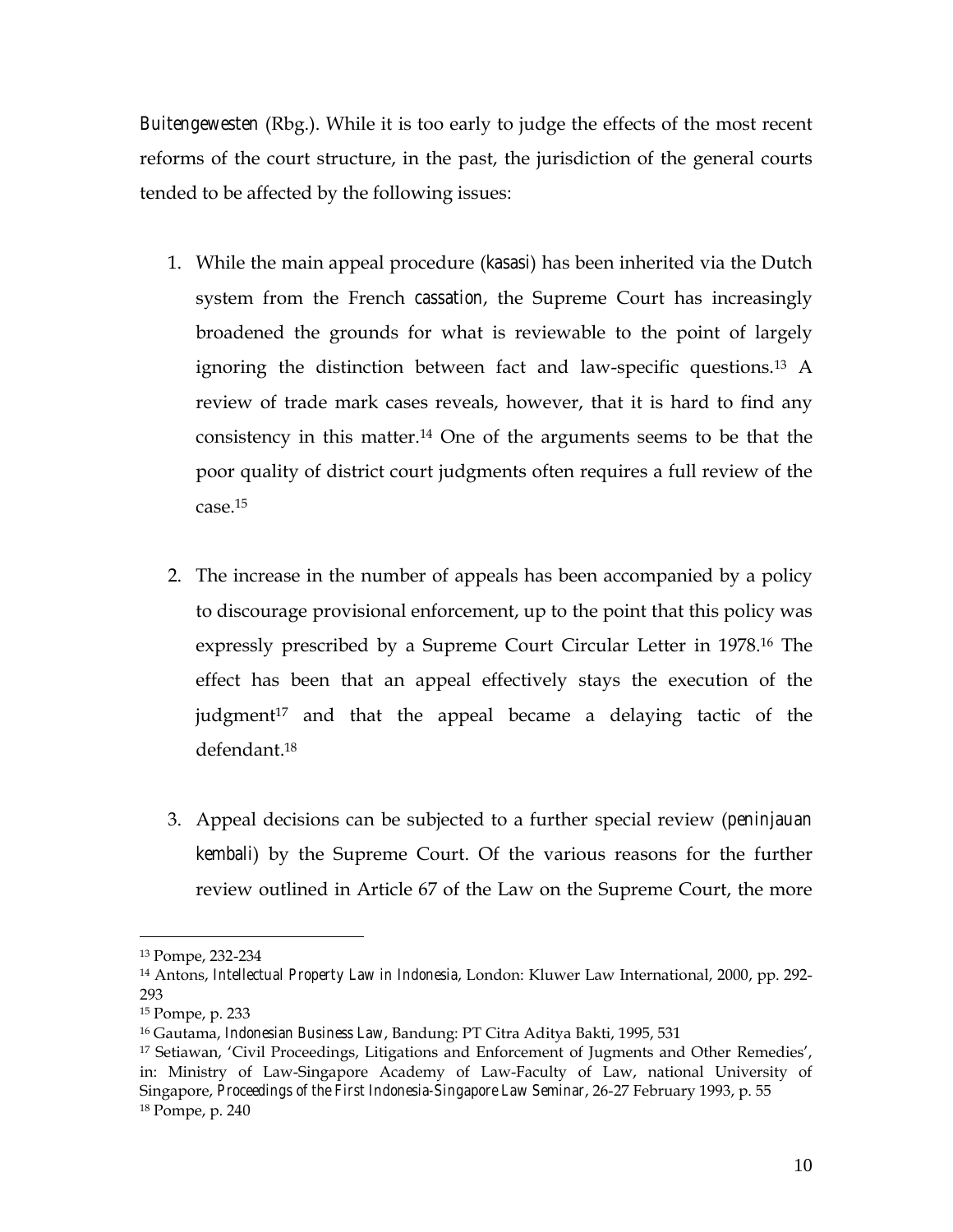important ones are the subsequent identification of false evidence, the emergence of new evidence or clear errors by the judges deciding the case in earlier instances. Although Article 66(2) of the Law on the Supreme Court clearly states that the procedure does not effect the execution of the judgment, this is in fact the case because of hierarchical considerations of the judges in the lower courts. Thereby, the special review has again become a useful instrument for delaying tactics by the defendant, so much so that one Supreme Court Judge estimated that among one thousand further review applications, there was on average only one well-founded one.19

- 4. At its discretion, the Supreme Court has often decided to stay the enforcement of its own decision, for example in cases of overriding public interest and sometimes for an indefinite length of time.<sup>20</sup> The incidences, which trigger such a stay of execution, are difficult to predict. Equally, business people in Indonesia are well aware that obtaining a court decision in their favour does not yet guarantee payment and that the enforcement of the judgment is a further step.
- 5. While the recent court reforms are encouraging, claims about corruption are still frequently being made in the media. In the past, the many steps to enforcement of a judgment meant that litigation was costly and only a matter of last resort.<sup>21</sup> The government has now taken various matters to confront and to penalise corruption, but newspaper reports indicate that the situation will certainly not change from one day to another. In fact,

<sup>19</sup> Pompe, p. 246

<sup>20</sup> Pompe, p. 248, cites two cases published in the magazine *Tempo*, where enforcement had been delayed by twenty-seven and more than ten years respectively.

<sup>21</sup> Goodpaster, 'Reflections on Corruption in Indonesia', in: Lindsey and Dick (eds.), *Corruption in Asia: Rethinking the Governance Paradigm,* Sydney: Federation Press 2002, 96-97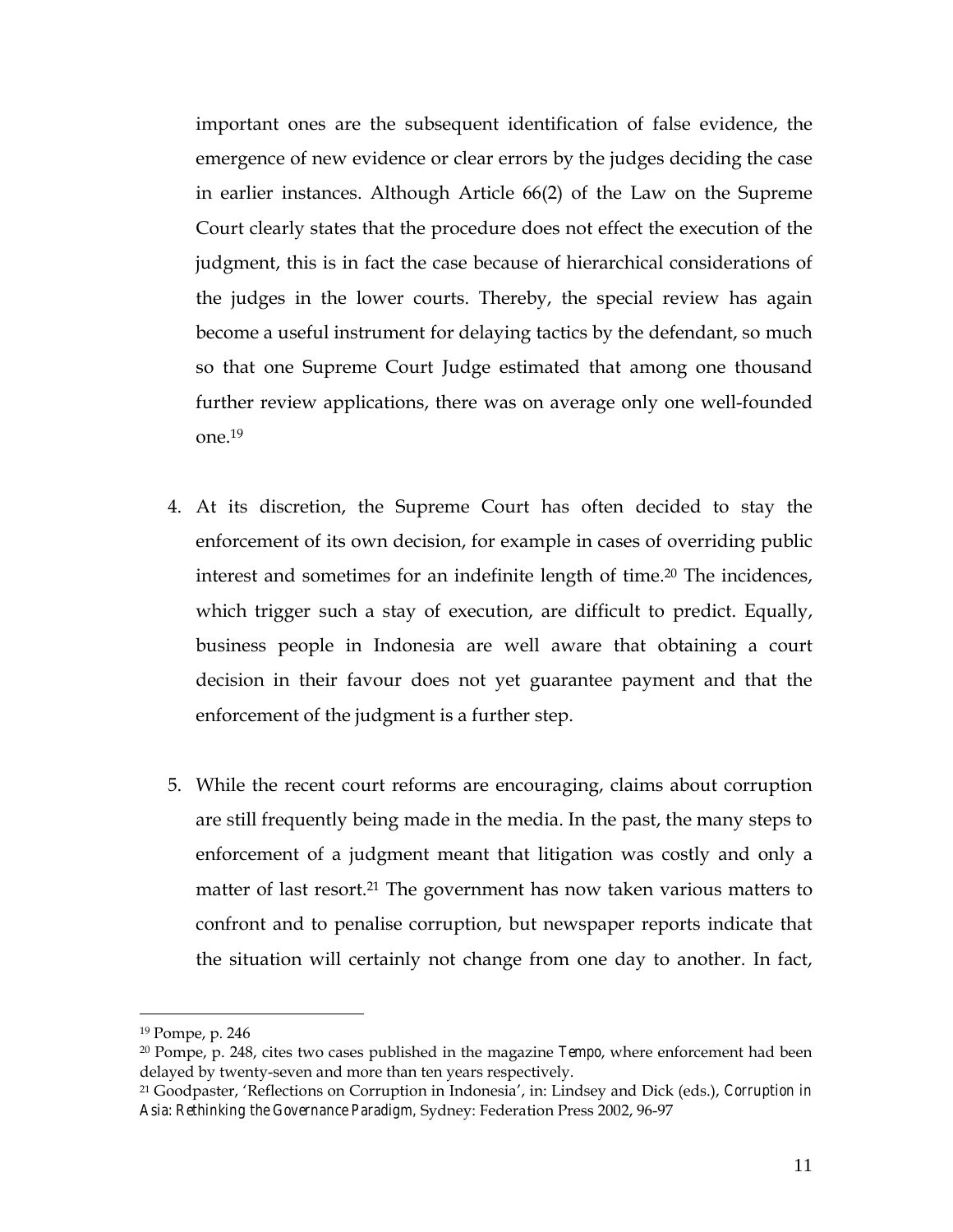there are also claims that the currently ongoing process of tax and financial and administrative decentralization empowering local districts has made matters worse.

In view of the difficulties outlined above, business people in Indonesia continue to "bargain in the shadow of the law". The threat of litigation is effective in bringing people to the bargaining table, not so much because they are afraid that the truth will emerge in efficient legal proceedings, but because litigation can be a costly nightmare, especially for equally strong parties which both have long pockets.

In spite of the persistent problems, it would be wrong to think, however, that nothing has changed since the onset of reformation. But those changes that can be perceived at present have yet less to do with legal reforms than with a reform of the corporate environment. Most importantly, the Suharto period public sector 'franchise' system, as Ross McLeod has called it<sup>22</sup>, has been dismantled to some extent and is less influential. A popular mock term used during the 'New Order' for business ventures involving both army or political backing and Chinese Indonesian businessmen was that of the 'Ali Baba firm'. 'Ali' referred here to politically connected Indonesians, often from the ranks of the army or Suharto's inner circle, who would provide the political patronage for the venture and ensure the smooth acquisition of licences, preferential credit allocation etc. 'Baba', a term for a locally born Chinese, referred to Chinese-Indonesian business people, who brought the capital, skills and international trading networks to the venture.23 Given that these firms had both long pockets and were politically extremely well connected, commercial disputes with them were largely pointless. Accordingly, the security provided by contracts was limited. Relationships to the

<sup>22</sup> McLeod, 'Soeharto's Indonesia: A Better Class of Corruption', 7(2) *Agenda*, 2000, 99-112

<sup>23</sup> Schwarz, *A Nation in Waiting: Indonesia in the 1990s*, Sydney: Allen & Unwin, p. 107, describes the phenomenon by using the term '*cukong*' for the ethnic Chinese.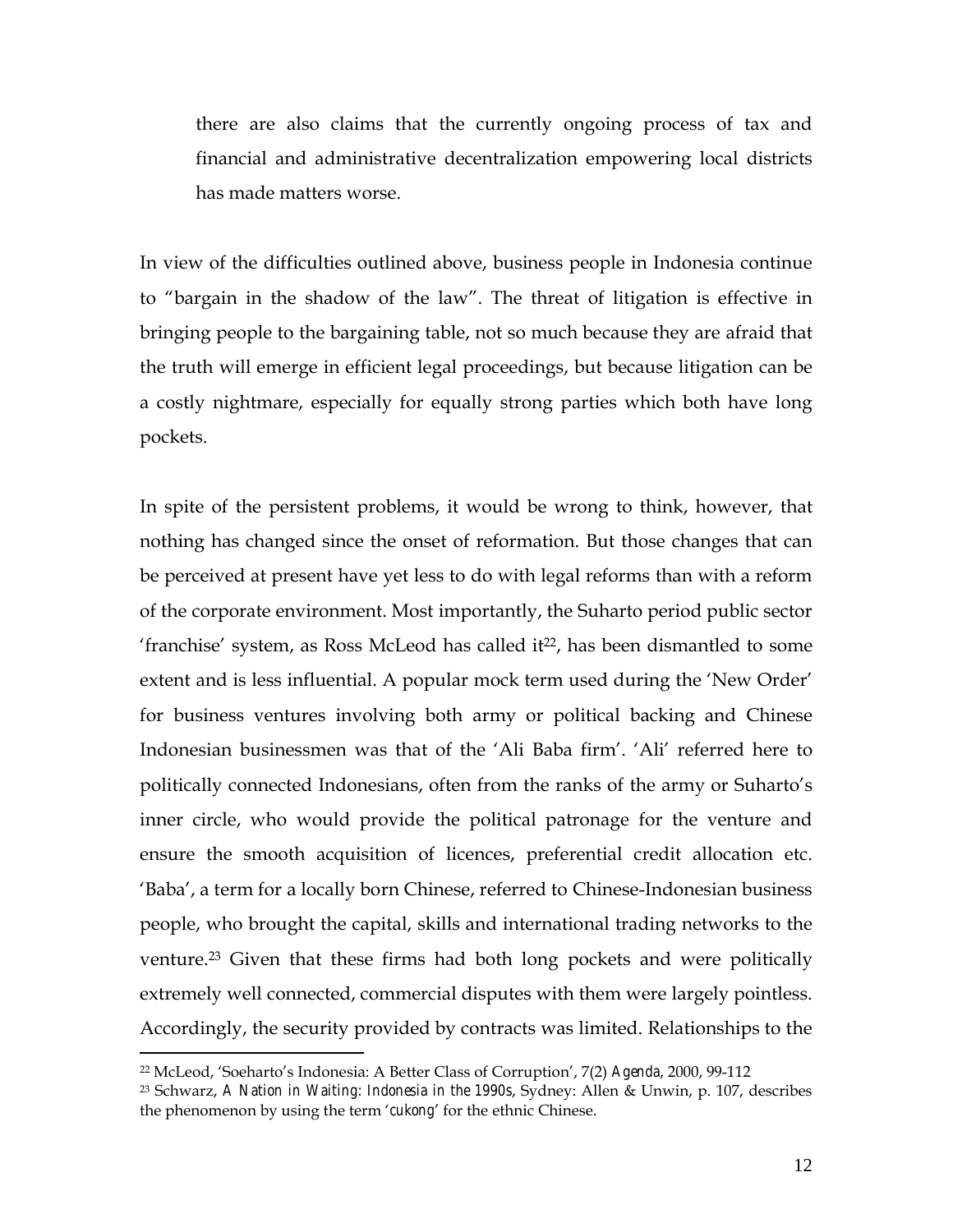powerful were much more important than carefully drafted agreements that could not be enforced.

One of the most important changes since 'reformasi' is that the role of army or politically backed businesses has been reduced. It seems that there is a variety of factors behind this phenomenon, including a relatively more transparent environment because of improved legal and democratic institutions and intensive scrutiny by a now very free and outspoken media and by opposition parties as well as an improved position of foreign ownership leading to a greater choice of partners, in particular for small and medium sized enterprises. As a result, the Indonesian corporate landscape has become much more diverse than during the 'New Order'. For commercial contracting, this means that more often than in the past companies of roughly equal strength will be dealing with each other. For these businesses, contracts are important to provide the fundamentals for their relationship and as a constant reference point for their operations. As a result, the role of commercial contracts between equal partners at various levels of the economy is becoming more important than during the Suharto years. This is equally reflected in a growing importance of commercial lawyers, which in turn has triggered a rising interest in legal studies and a rising number of enrolments in law schools. Law is increasingly being perceived as a potentially lucrative business.

Of course, this increased 'bargaining in the shadow of the law' between roughly equal partners does not yet help in situations, where the relationship is grossly unequal. If there is a failure of relationship between roughly equal partners, the mere threat of litigation will be sufficient to bring the parties to the negotiation table, where the agreement will be reviewed and, if necessary, amended, for example by adding new terms of payment or agreeing to different forms of delivery or performance of the contract. In a grossly unequal relationship, this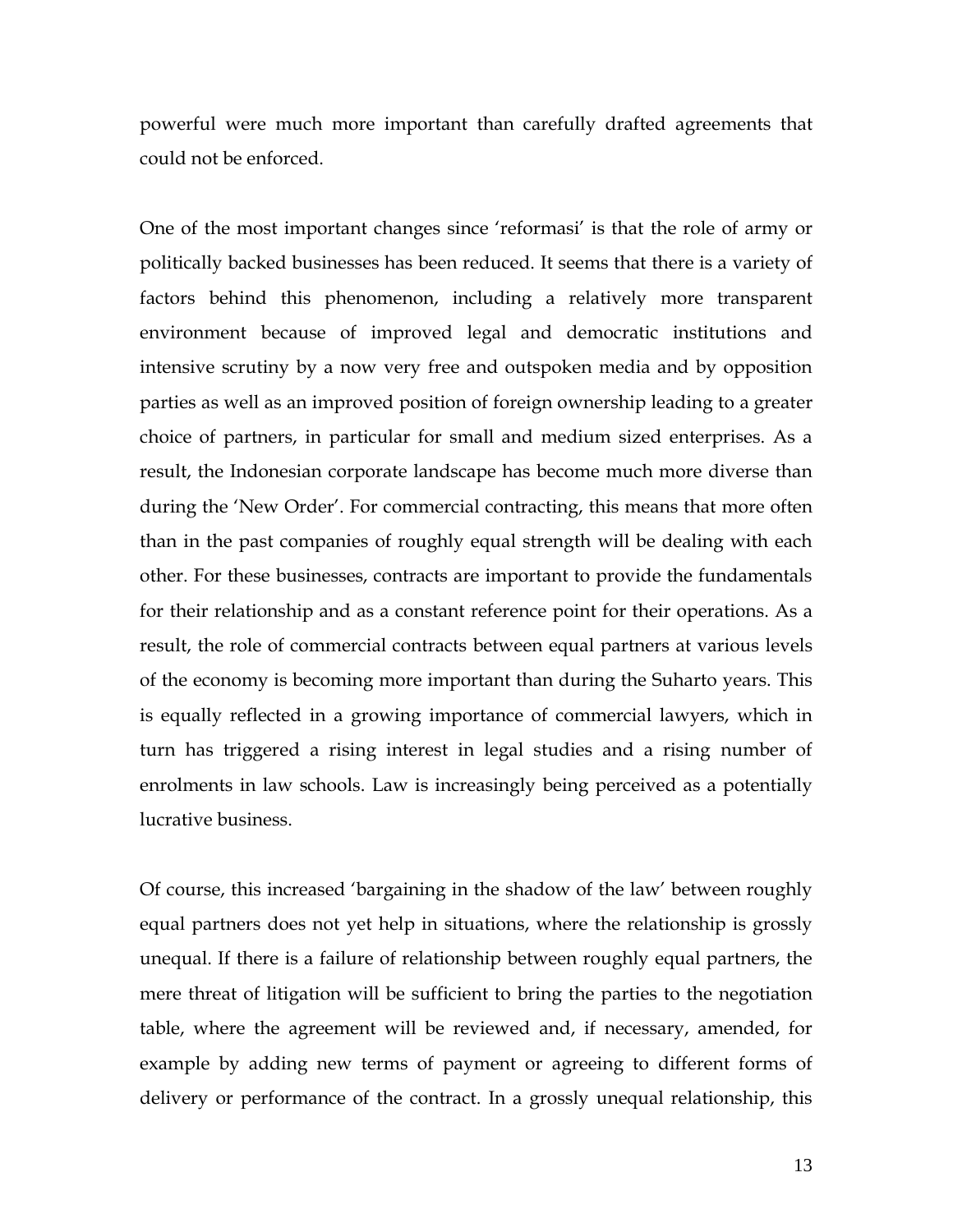mechanism will fail and there is no incentive for the more powerful party to renegotiate. Instead, the weaker party can be simply overpowered and be presented with contractual terms on a 'take it or leave it' basis.

#### **Alternative dispute resolution**

A further aspect of law reform, which may have some bearing on these matters, is the greater encouragement of commercial arbitration and alternative dispute resolution (ADR) mechanisms since the late 1990s. The most important general legislation in this field is the Law on Arbitration and Alternative Dispute Resolution of 1999. For foreign arbitral awards in the field of commercial law, the law prescribes that the award must be recognized in Indonesia and that an exequatur must be obtained from the Head of the District Court of Central Jakarta that the award is enforceable. The main reason for not recognizing foreign arbitral awards is conflict with public order or policy. As one commentator has pointed out: "Determining whether something is or is not contrary to public policy is, therefore, a matter for the court's discretion and it will be decided on a case by case basis. Recognition of a foreign arbitral award will thus depend on how the Indonesian court views each application." As a result, the same commentator points out that "enforcement of foreign arbitral awards in Indonesia has been successful only in cases where the losing parties did not actively resist the enforcement of the awards<sup>"24</sup> and he concludes that "in the absence of any clear criteria of what considerations constitute public policy, the enforceability of foreign arbitral awards remains uncertain in Indonesia"25. National arbitration awards equally should not conflict with good morals and public policy.26 But even where arbitration awards are recognized, the

<sup>24</sup> Budidjaja, *Public Policy as Grounds for Refusal of Recognition and Enforcement of Foreign Arbitral Awards in Indonesia*, Jakarta: PT Tatanusa, 2002, p. 34

<sup>25</sup> Budidjaja, p. 107

<sup>26</sup> *Ibid.*, p. 31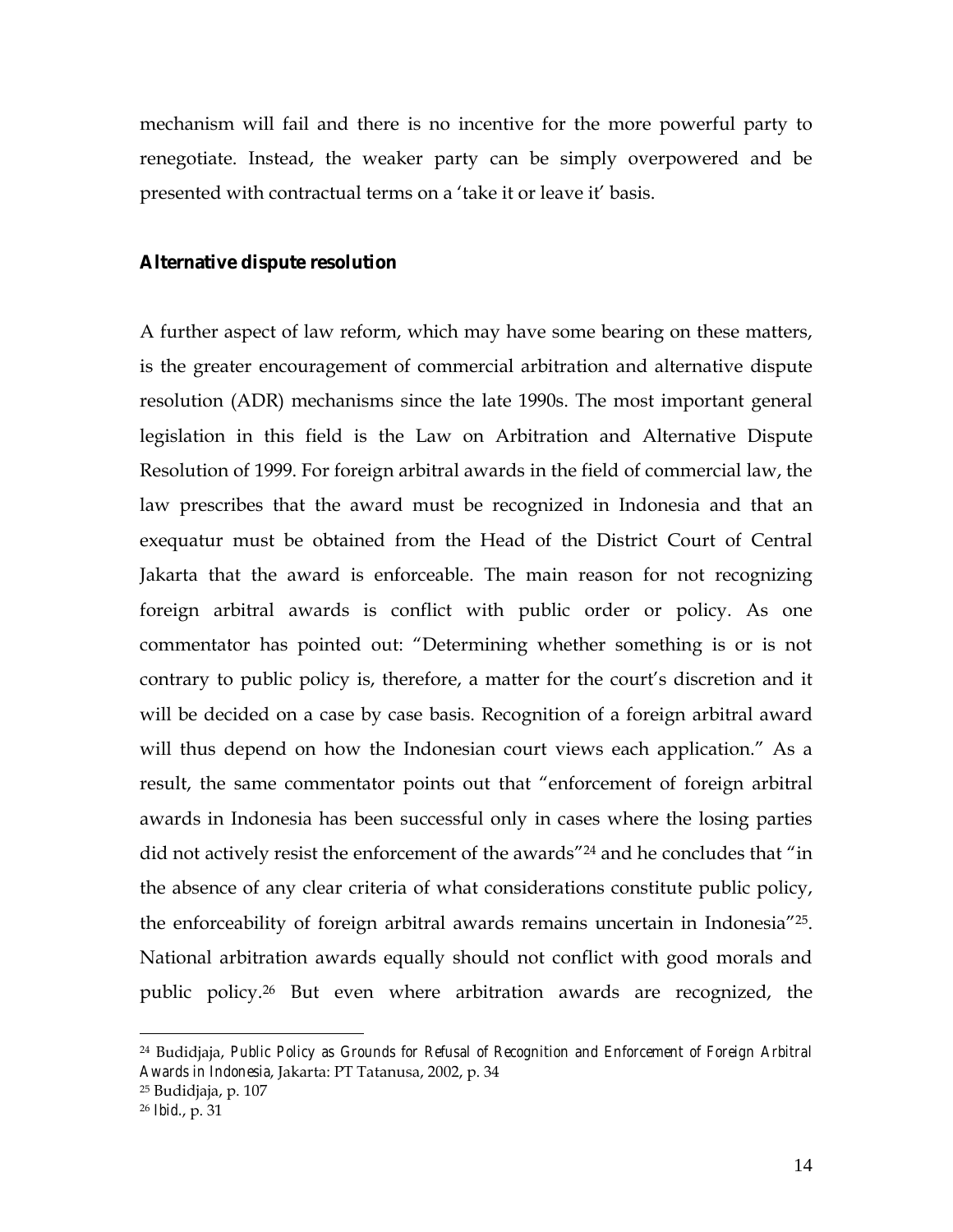enforcement follows then again the procedures of the general Civil Procedural Law (Art. 69(3)) with some of the associated problems that have been identified above.27

Apart from the general law on arbitration and alternative dispute resolution, there are various special mediation bodies and provisions for dispute resolution, such as in the field of taxes, unfair competition, industrial relations, consumer protection and environmental protection.28 Alternative dispute resolution is also now encouraged in almost all intellectual property laws after the complete reform of the intellectual property legislation between 2000 and 2002. The Act for the Protection of Plant Varieties of 2000 is the only exception to this, as it does not mention alternative dispute mechanisms.

#### **The Commercial Court**

 $\overline{a}$ 

The foundation of Indonesia's first Commercial Court (*Pengadilan Niaga*) in 1998 was not a carefully planned and coordinated act of court reform, but an emergency measure in the wake of the Asian Crisis. It came after intensive negotiations between IMF advisers in Jakarta and the Indonesian government, when it was realized that the ordinary courts were unable to deal with the rapid rise of corporate insolvencies on the basis of the colonial *Faillissements Verordening*. 29 The emergency character of the changes can be seen from the legal form that was chosen to implement it. The changes to the bankruptcy legislation were implemented as a 'Government Regulation in lieu of Law' (*Peraturan Pemerintah Pengganti Undang-Undang* or PERPU). According to Article 22(1) and

<sup>27</sup> See in general on the problems with arbitration also Suparman, *Pilihan Forum Arbitrase dalam Sengketa Komersial untuk Penegakan Keadilan*, Jakarta: PT Tatanusa 2004

<sup>28</sup> Widjaja, *Alternatif Penyelesaian Sengketa*, Jakarta: PT RajaGrafindo Persada, 2005

<sup>29</sup> Gautama, *Komentar atas Peraturan Kepailitan Baru Untuk Indonesia (1998)*, Bandung: PT Citra Aditya Bakti, 1998, p. 8; Hoff, *Indonesian Bankruptcy Law*, Jakarta: PT Tatanusa, 3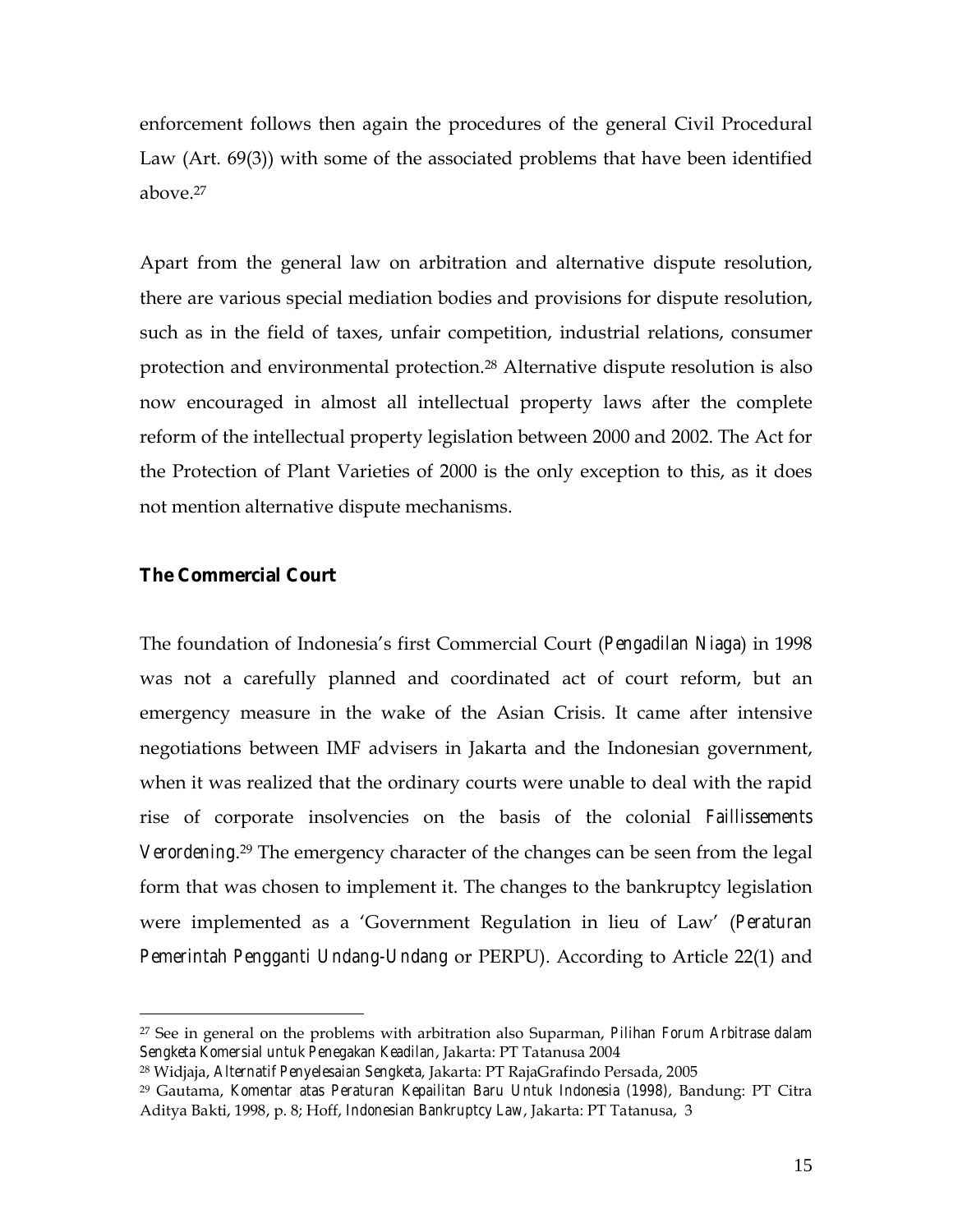(2) of the Indonesian Constitution, such government regulations in lieu of law are possible in cases of extreme urgency, but must be approved by the Indonesian Parliament (*Dewan Perwakilan Rakyat* or DPR) at its next session. In this case, PERPU No. 1 of 1998 was ratified by the DPR in July 1998 and signed into law by President Habibie in September 1998.<sup>30</sup> In 2004, this law was replaced by a completely revised Bankruptcy Law.31

The provisions about the Commercial Court were originally to be found in Chapter 3 of the Revised Bankruptcy Code and they are now included in Chapter V of the new Bankruptcy law. The first Commercial Court was formed at the District Court of Central Jakarta, but the President by decision could open further Commercial Courts in line with needs and resources. This happened as early as 1999, when four further Commercial Courts in the cities of Surabaya, Medan, Semarang and Ujaung Pandang were opened on the basis of Presidential Decree No.97 of 1999.32 With the exception of the small jurisdiction of the Commercial Court in Semarang, which is only responsible for Central Java and the Special Administrative Region of Yogyakarta, the courts have an extended jurisdiction over several provinces on various islands of the Indonesian archipelago.<sup>33</sup> Appointments to the Commercial Courts are made by the Chief Justice of the Supreme Court. To be appointed, judges must be experienced within the general courts, they must possess special knowledge and dedication in the field of commercial law must be authoritative, honest, just and well mannered and must have followed a special training program for commercial court judges. There is also a provision for the appointment of experts as *ad hoc* non-career judges. If no

<sup>30</sup> Hoff, 4

<sup>&</sup>lt;sup>31</sup> Law No. 37 of 2004 concerning bankruptcy and the postponing of the obligation to pay a debt

 $32$  Antons, 'Specialised Intellectual Property Courts in Southeast Asia', in: Kur, Luginbühl and Waage (eds.), "…und sie bewegt sich doch!" – Patent Law on the Move, Cologne-Berlin-Munich: Carl Heymanns Verlag, 2005, 291

<sup>33</sup> Antons and Priapantja, 'Civil Enforcement of Intellectual Property Rights in Indonesia', paper presented at the conference on 'Indonesian Legal Institutions', Asian Law Center, University of Washington, Seattle, 22 April 2004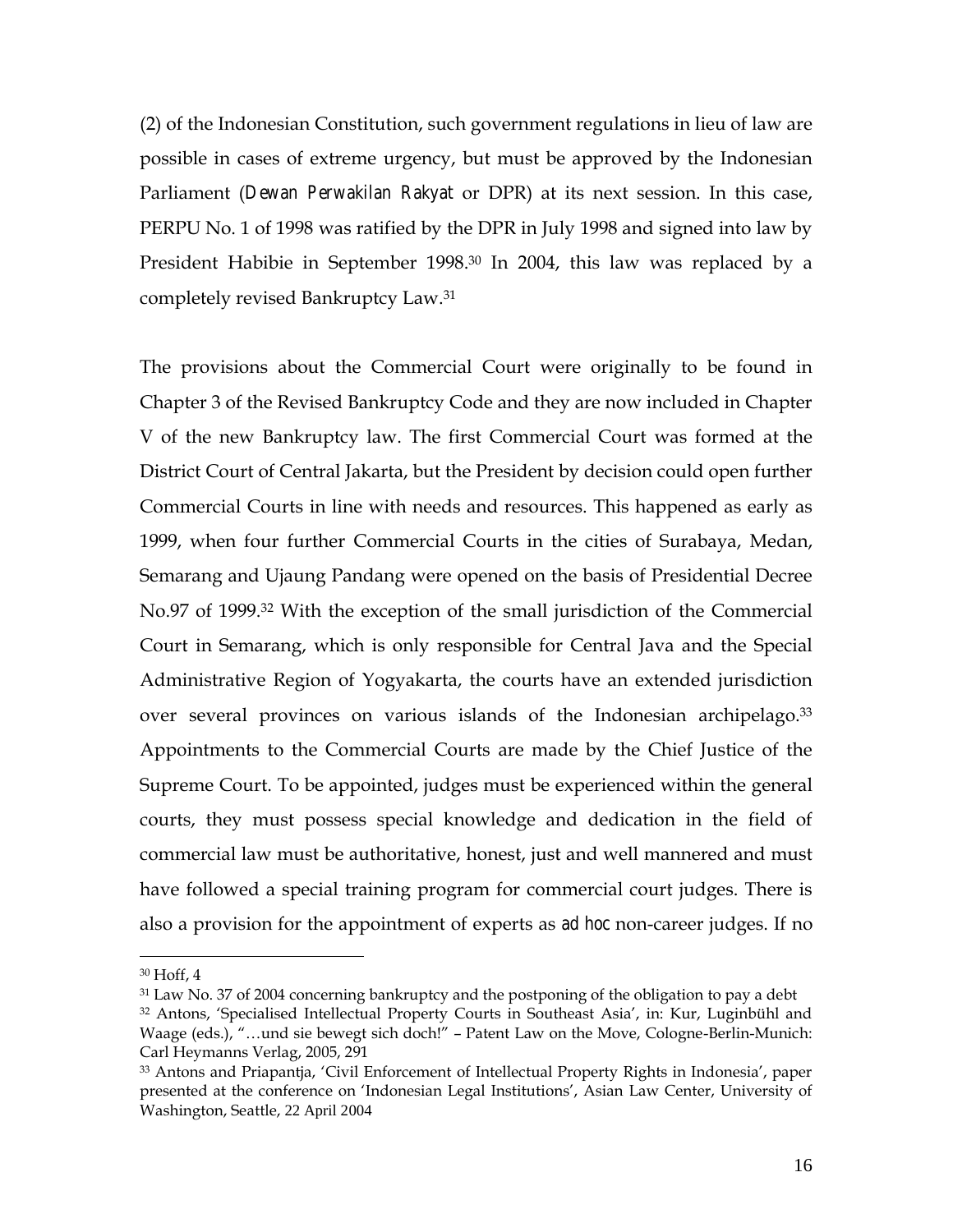specialised provisions apply, the general procedural law remains applicable in the Commercial Court. Appeal to the Supreme Court and special review (*peninjauan kembali*) remain possible. In the latter case, the Supreme Court is given only one month to decide if it concerns an error by the previous courts and three months if there is new evidence.

Importantly, Article 280(2) of the Revised Bankruptcy Act foresaw from the beginning the possibility to extend the jurisdiction of the Commercial Courts to commercial matters other than bankruptcy. At the time, it was envisaged that a further Government Regulation would enumerate these additional areas of responsibility. The opportunity for extending the responsibility of the Commercial Courts arose with the revision of the intellectual property legislation between 2000 and 2002. This revision was undertaken to meet the deadlines of the WTO Agreement on trade related aspects of intellectual property rights (TRIPS), which is an essential component of the Agreement founding the WTO. The Indonesian intellectual property reform between 2000 and 2002 was designed to bring the Indonesian legislation into line with the standards prescribed by TRIPS by completely revising the copyright, patent and trade mark legislation and by introducing with trade secrets, industrial designs, designs of circuit layouts and plant varieties four new fields of intellectual property protection.34

However, not all of these fields have been brought under the umbrella of the new specialized Court. Only the core areas of copyright, patents, trade marks, industrial designs and designs of circuit layouts are now under the Commercial Court, whereas plant varieties, trade secrets and also border control measures

<sup>34</sup> For details see Antons, 'Indonesia', in: Heath (ed.), *Intellectual Property Law in Asia*, London: Kluwer Law International, 2003, pp. 391-428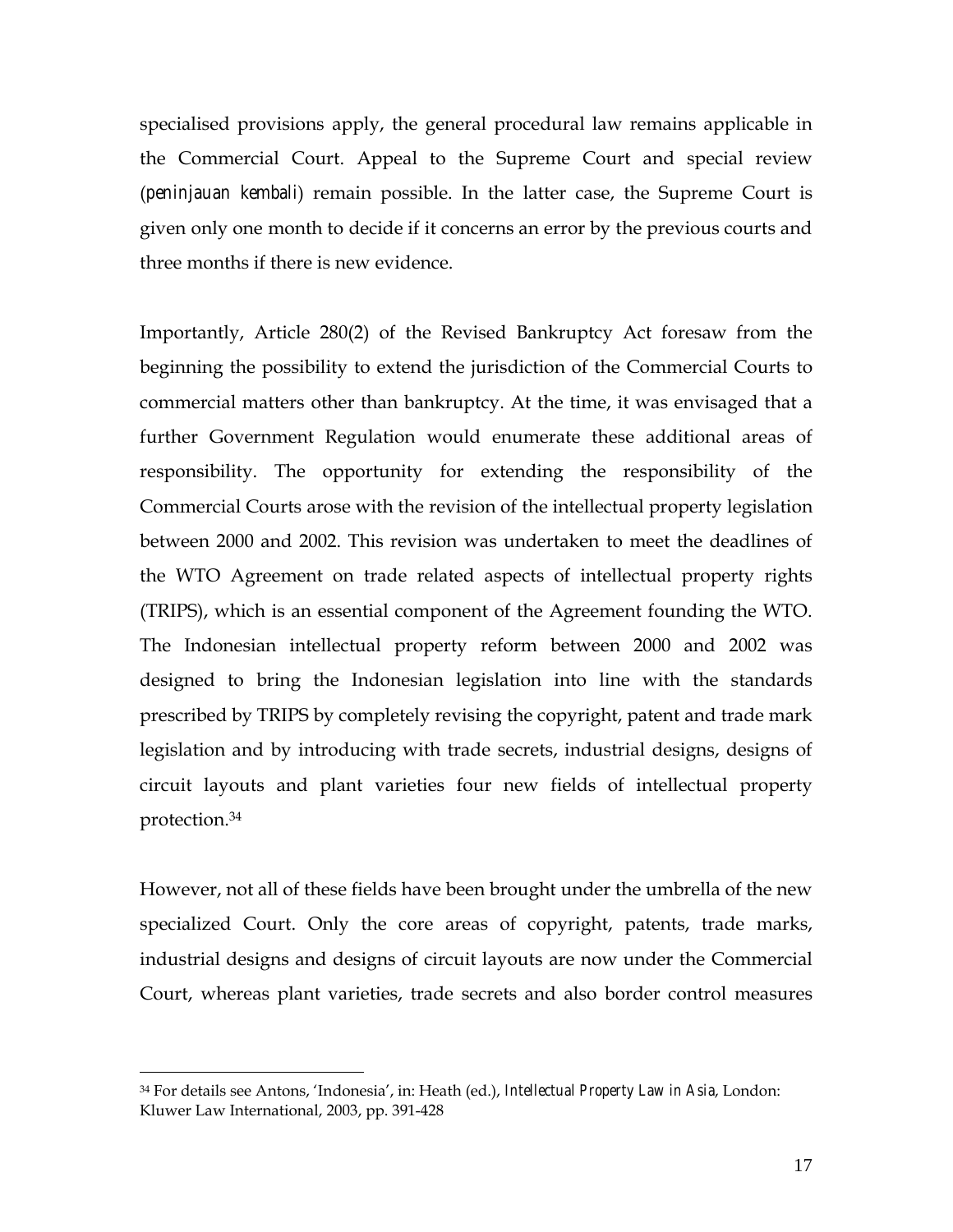against the import of intellectual property infringing material remain the responsibility of the general courts.

For those areas of intellectual property that from now on fell under the responsibility of the Commercial Court, the Government not only prescribed the court's responsibility, but it also took the unusual step of adding procedural chapters to the various intellectual property acts. These specialized procedural provisions addressed various matters of specific concern in intellectual property cases, such as a reversal of the burden of proof in cases of patent violation claims involving process patents and the introduction of injunctive relief (*penetapan sementara*). Injunctions such as *Anton Piller* orders or *Mareva* injunctions play an extremely important role in intellectual property cases, in particular in the Anglo-American jurisdictions, because of the ease with which evidence can be destroyed or assets can be removed. As was outlined above, in Indonesia provisional judgments (*putusan provisional*) perhaps came closest to injunctive relief, but their use was extremely restricted under Supreme Court policies. New procedural provisions in the intellectual property legislation thus filled this void and provided for injunctions both during ongoing proceedings and *ex parte*.35

A further feature of the procedural provisions in the intellectual property laws are tight deadlines for the submission of claims and appeals, but also for the courts in setting the dates for court sessions, in coming to a decision and in informing the parties of the outcome of the case. These tight deadlines are provided not only for the first instance at the Commercial Court, but also for appeals to the Supreme Court. The deadlines for the Commercial Court are somewhat similar. For the most common claims of cancellation of a wrongful registration and for claims for damages, they foresee that the courts sets the date for a first session within 60 days and takes a decision within 90 days. The latter deadline may be extended by a further 30 days, if the Chief Justice of the

<sup>35</sup> Antons, 'Specialised Intellectual Property Courts in Southeast Asia', p. 294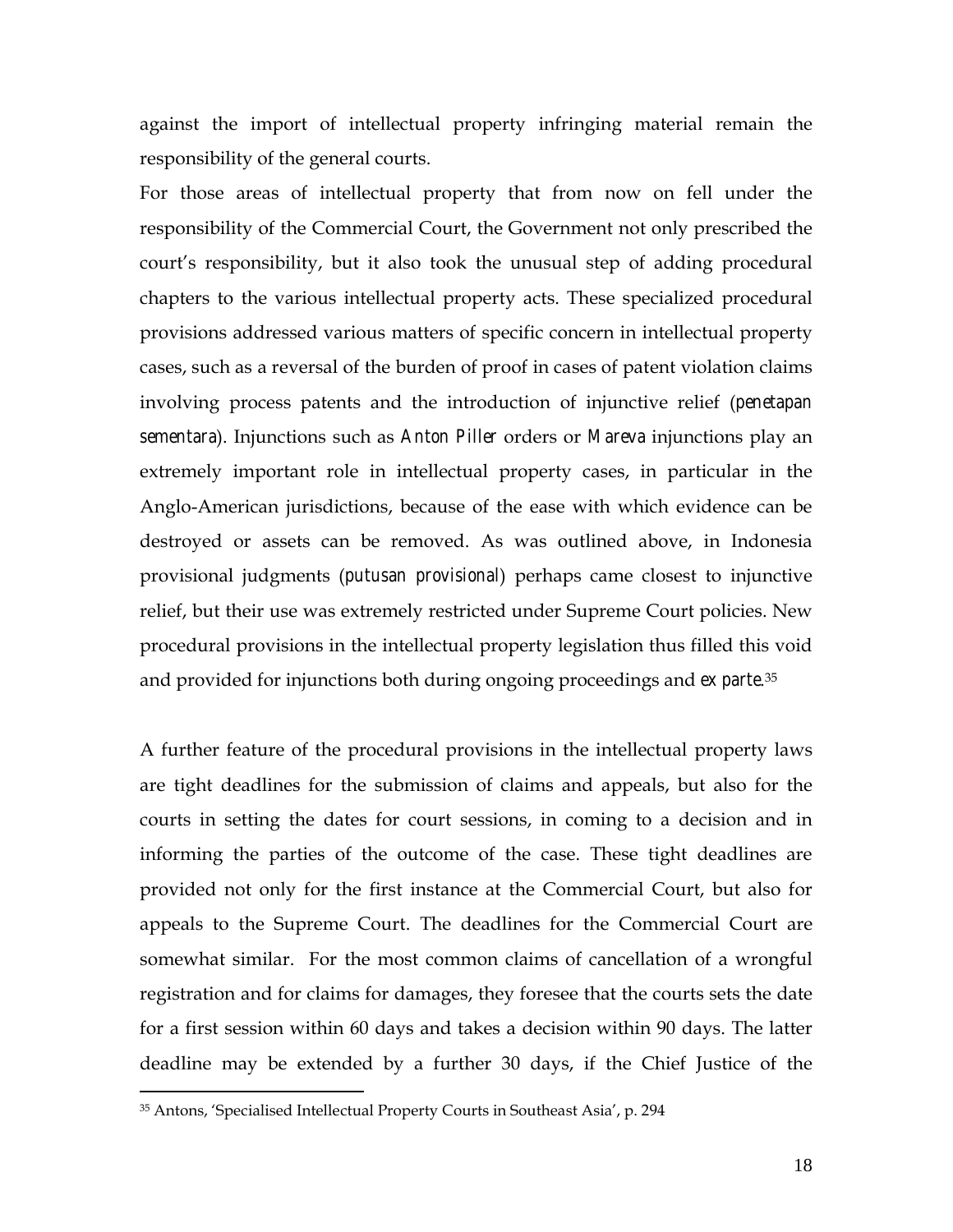Supreme Court agrees. Appeals to the Supreme Court have to be decided within 90 days.

Among the procedural changes introduced by the new Bankruptcy Act in 2004 amended version was the possibility for judges to file dissenting opinions. However, this applied for bankruptcy cases only. There is no indication as to how the specialized procedural rules in the various intellectual property laws relates to the general provisions about the Commercial Court in the new Bankruptcy Act. The various pieces of legislation do not make reference to each other. Article 299 of the new Bankruptcy Act says merely that general civil procedural law applies, unless there something different is stated in the provisions of the new bankruptcy legislation. However, since the Bankruptcy Act regulates the structure of the courts, the appointment of judges and the process of appeal, it must be assumed that the procedural rules in the new intellectual property legislation become *lex specialis* in comparison to the more general rules on the Commercial Court in the Bankruptcy Act. Further, since the Bankruptcy Act refers itself to the general provisions of the Indonesian procedural law (the *Herziene Indonesisch Reglement* and the *Rechtsreglement Buitengewesten*), the plaintiff in an intellectual property case must in fact be aware of an amalgam of procedural provisions, starting from the more specialized ones in the intellectual property laws for matters such as injunctions and deadlines, via the less specialized ones of the Bankruptcy Act for matters such as composition of the courts to the general procedural provisions of the HIR and the Rbg. for issues such as evidence taking or the formalities of the submission of the claim. In spite of the definite progress brought by the various new procedural provisions for the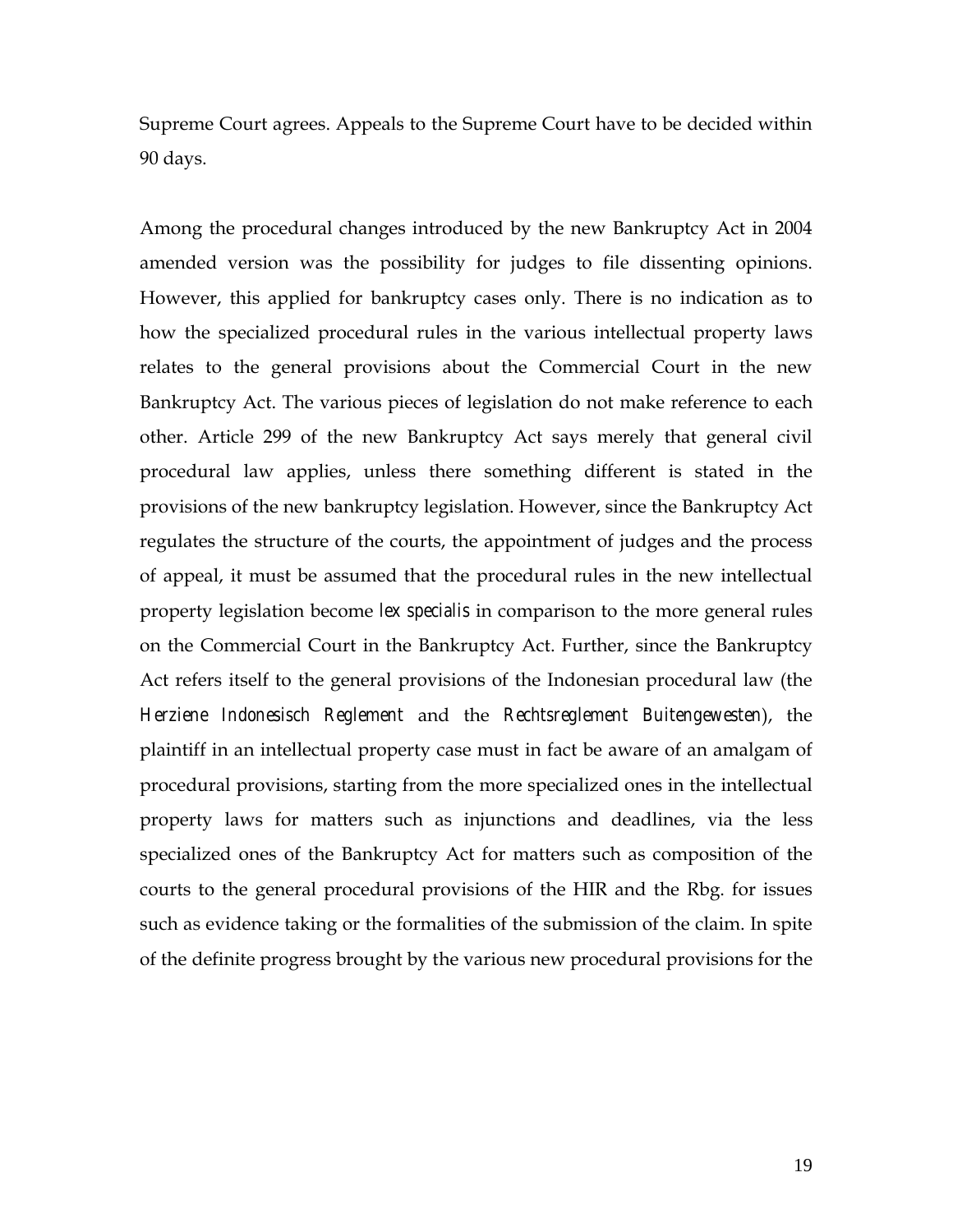Commercial Court, the wide spread of the provisions over various pieces of legislation thus means that the picture often remains quite confusing.<sup>36</sup>

How has the new Commercial Court performed? Again, the picture is mixed and there is a striking contrast between strong criticism of the court's decisions in bankruptcy cases and its relatively good performance in intellectual property law cases. Soon after its establishment, international observers began to criticise the court for wrong or inappropriate decisions in bankruptcy cases.<sup>37</sup> Some of the criticism was directed directly against the Commercial Court, whereas in other cases it was the Supreme Court that was in the firing line for its appeal decisions. Perhaps the most notorious case became the bankruptcy declaration of highly profitable Canadian life insurance company *Manulife* in 2002.38 In 2004, the IMF evaluated the performance of the court as follows:

"Although the Court's image remains poor, studies have found that up to 70 percent of its decisions are in fact based on sound or defensible legal reasoning. It is the remaining 30 percent or so of, usually, high profile controversial decisions that continue to tarnish the Court's reputation. Many observers believe these decisions could only have been reached as a result of external influences. Moreover, observers also note that much of the Court's perception problems originate from the Supreme Court, where some cases properly-decided at the Commercial Court have been wrongly-decided on appeal."39

<sup>36</sup> This is particularly the case, if compared with the clearer Rules of Court of similar specialized courts elsewhere, such as in Thailand, see Antons, 'Specialised Intellectual Property Courts in Southeast Asia', 298.

<sup>&</sup>lt;sup>37</sup> See for example the various discussions of cases in Hoff.

<sup>38</sup> Robison and Hadiz, *Reorganising Power in Indonesia: The politics of oligarchy in an age of markets*, London-New York: RoutledgeCurzon 2004, p. 265, fn.1. See also the detailed discussion of the case in the World Bank Brief for the Consultative Group on Indonesia, *Indonesia – Maintaining Stability, Deepening Reforms*, 2003, p. 34

<sup>39</sup> IMF, *Indonesia: Selected Issues*, IMF Country Report No. 04/189, July 2004, 46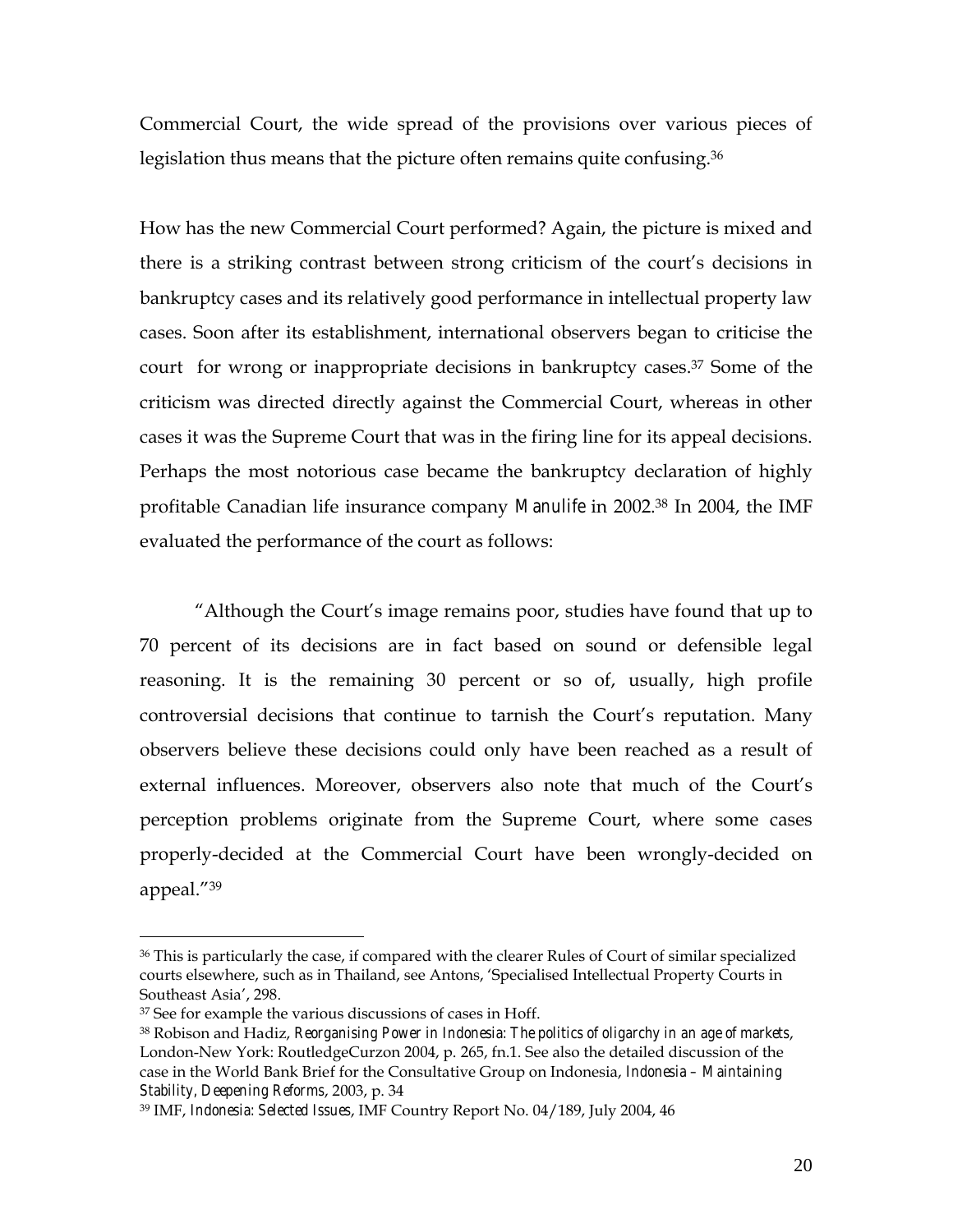In 2003, the World Bank had also concluded that "the principal problem appears to be more in the area of enforcement, which goes beyond the capacity of the courts."40 The IMF Report of 2004 included a number of recommendation for the long-term institutional reform of the judiciary to address issues such as personnel and financial management. Many of these improvements were to come from the Judicial Commission, which was just about to be formed.

In comparison to its bankruptcy decisions and judging from the first five volumes of decided cases, mainly in the field of trade marks, the intellectual property decisions of the Commercial Court have been much less controversial and largely sound.41 Occasionally, longstanding problems with how to define well-known trade marks have re-emerged<sup>42</sup> and the courts have been criticized because of this.43 Overall, however, practitioners in Indonesia are reasonably content with the decision of the Commercial Court in trade mark cases. Especially the speed with which the decisions are made, has improved considerably. Of the cases decided in 2002 and 2003 by the Central Jakarta Commercial Court, only one case exceeded the maximum period allowed for decisions in trade mark cases of four months after the granting of an extension. In fact, many cases were decided in less than two months. The greater specialization means that a limited number of judges have been allowed to gain experience and to continuously work with intellectual property cases. Regular publication of Central Jakarta Commercial Court decisions by a commercial

<sup>40</sup> World Bank, *Indonesia Development Policy Report: Beyond Macroeconomic Stability*, Report No. 27374-IND, 2003, p. 45

<sup>41</sup> Antons, 'Specialised Intellectual Property Courts in Southeast Asia'; Antons and Priapantja.

<sup>42</sup> Antons, 'The Protection of Well-known Marks in Indonesia', in: Heath and Liu (eds.), *The Protection of Well-known Marks in Asia*, London: Kluwer Law International, 2000, pp. 199-213

<sup>43</sup> Mapes, 'Battle to Reclaim a Brand', *Far Eastern Economic Review*, 22 May 2003; Suryomurcito, 'Intellectual property laws still weak', *The Jakarta Post*, 31 January 2005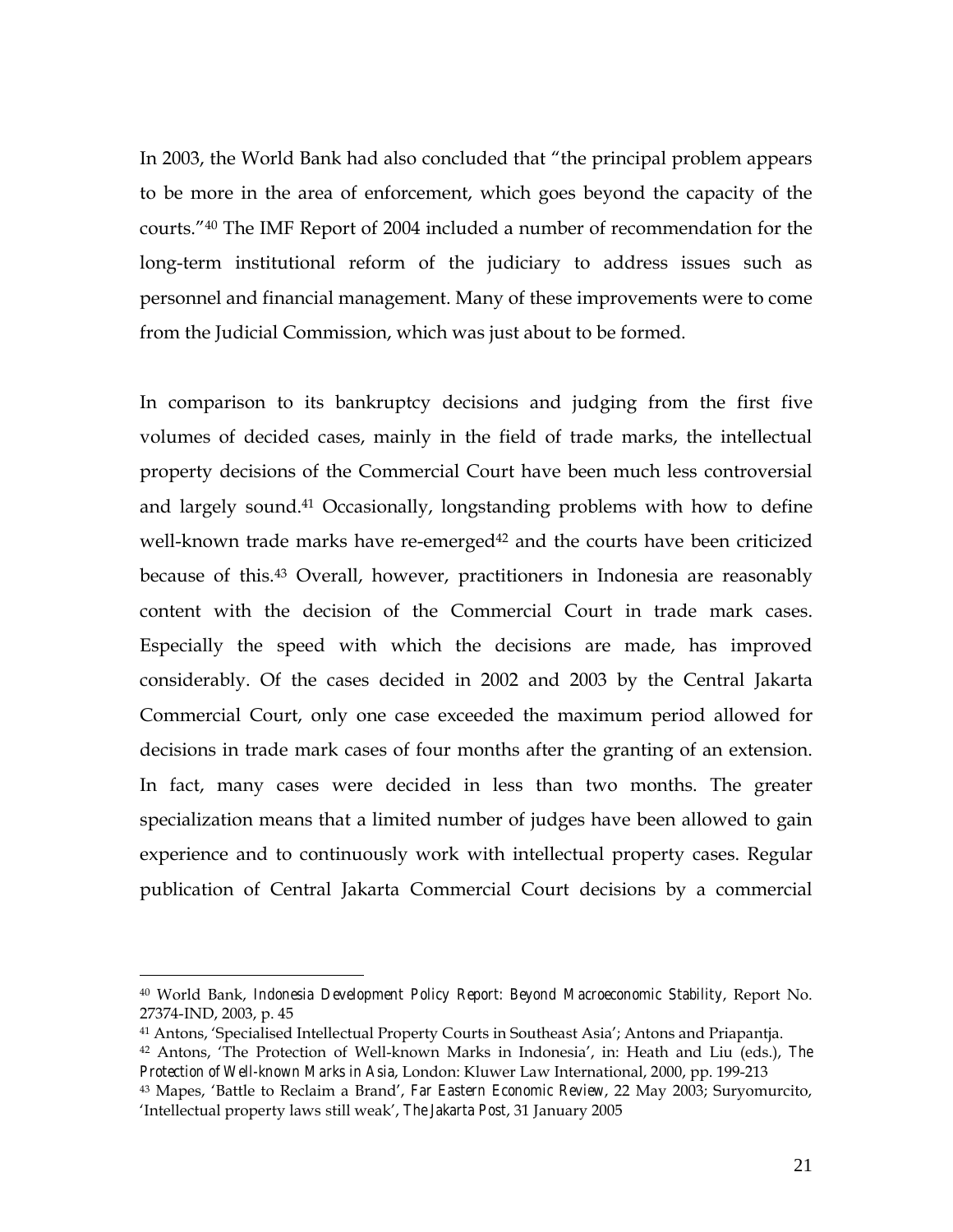publisher to allow for public scrutiny is a further positive development.<sup>44</sup> Among the challenges to the new court structure are to retain this specialization by improving the prospects for promotion of Commercial Court judges and by allowing for leapfrog promotions to equally specialized branches of the Supreme Court, which are in the process of being created. However, all in all and in spite of the criticisms and still existing problems, the creation of specialized courts in Indonesia has been an important step forward and it confirms the appropriateness of the recommendations in this regard, which were made in the various *Doing Business* Reports from 2004 to 2006.

**The legal heritage theory in the** *Doing Business* **Report from the viewpoint of comparative law**

In the *Doing Business* Report of 2004, the colonial heritage of legislation was discussed. Lighter regulation was found in particular in common law and Nordic countries and associated with better economic outcomes. Heavy regulation, on the other hand, was linked to the French or socialist legal tradition and associated with less efficient economic performance. Interestingly, it was also associated with less democracy and with "tropical climates".45 Also among the positive performers are with Japan and Korea two countries regarded as belonging to the German tradition and with the Netherlands a single country that is classified as belonging to the French tradition.

This part of the report suffers from a lack of understanding of the history of European derived laws in colonial settings and from the rather crude classification of the various countries as belonging exclusively to the English, French, German, Nordic or Socialist systems respectively. It is indeed common in

<sup>45</sup> Doing Business 2004, p. 87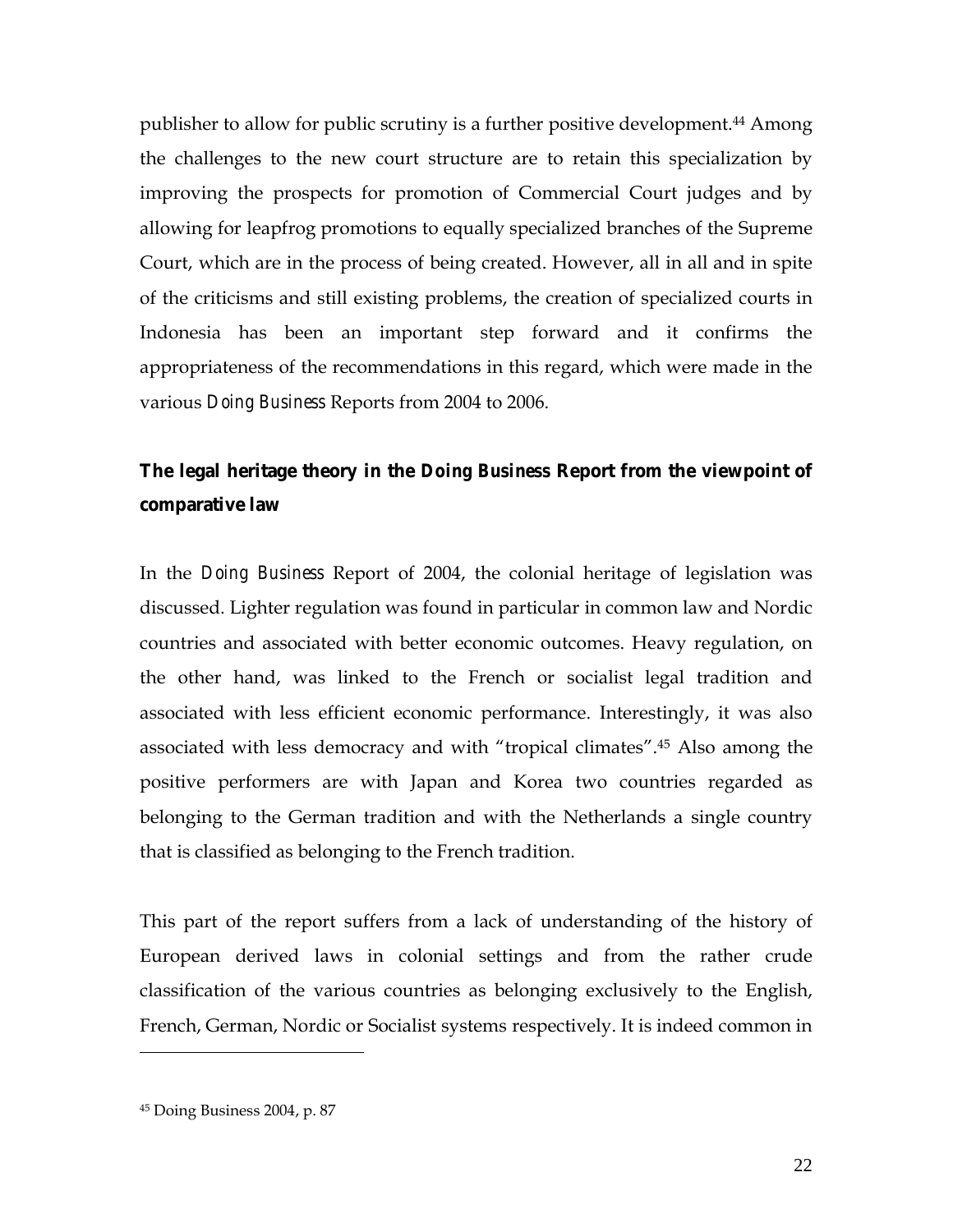comparative law to classify countries as belonging to 'legal families', a methodology that, as even the leading comparative text of Zweigert and Kötz<sup>46</sup> admits, is ultimately unsatisfactory and subjective and "vulnerable to alteration by historical development and change." The distinctions used in the *Doing Business* report are largely those of Arminjon, Nolde and Wolff, but with the additional category of the socialist systems introduced by René David<sup>47</sup>. In Asia, socialist China and the East Asian countries of Japan and Korea are noted as having a German legal tradition, all of mainly Southeast Asia with the exception of Thailand and Malaysia is French, as are Indonesia and the Philippines.48

The problem with such classifications is that they regard developing countries in Asia, Africa and Latin America largely as passive recipients of European laws, whose systems are somehow frozen in time and they largely ignore legally pluralist settings and the influence of non-European laws.49 Some attempts are made at including Chinese and Japanese law (in Zweigert and Kötz under a heading "Law in the Far East") as well as Islamic and Hindu Law (as "Religious Legal Systems"). The research of non-European systems less widespread or perceived as less important than these is largely left to legal anthropologists.

As a result, the complicated negotiation process about national legal systems that is going on in many developing countries is ignored. The *Doing Business* Report 2004 is correct in finding that many laws in developing countries still date back to colonial times and that in many areas of law, not much reform has taken

<sup>46</sup> Zweigert and Kötz, *An Introduction to Comparative Law,* 3rd ed., Oxford: Clarendon Press, 1998 <sup>47</sup> *Ibid.*, pp. 64-65

<sup>48</sup> Doing Business 2004, p. 85

<sup>&</sup>lt;sup>49</sup> More recent comparative law literature has attempted to open up the field and to include the effects of globalisation and of developments in non-Western countries, see for example Menski, *Comparative Law in a Global Context: The legal systems of Asia and Africa*, London: Platinium Publishing 2000; Legrand, 'How to compare now', *Legal Studies*, Vol. 16 No. 2, 1996, 232-242; Glenn, *Legal Traditions of the world: Sustainable diversity in law*, Oxford: Oxford University Press. See also Antons, 'Analysing Asian Law: The Need for a general Concept', *Law in Context*, Vol. 13(1), 1995, pp. 106-123.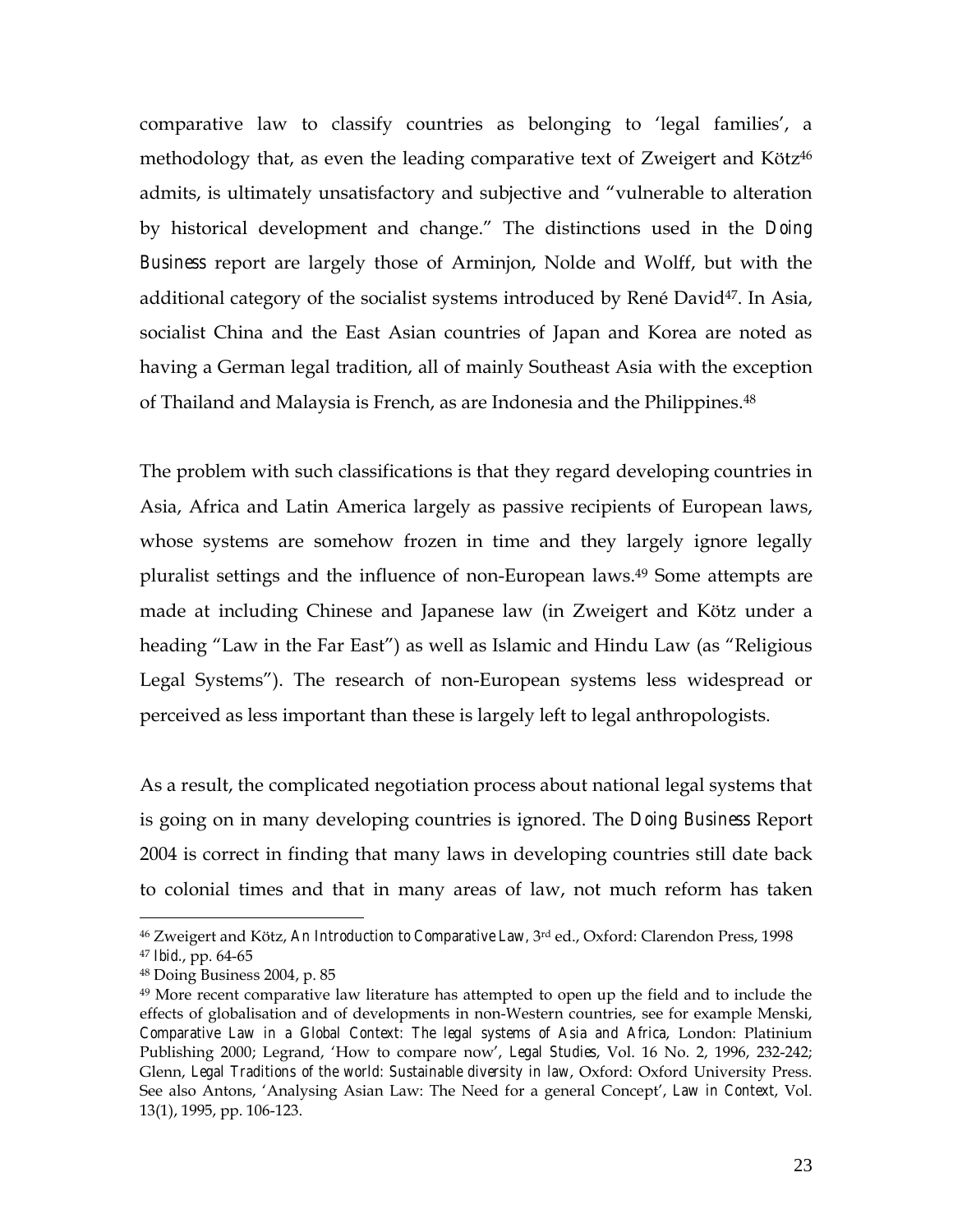place.50 However, this overlooks the more complicated history of post-colonial legislation. After all, the law introduced by colonial powers in developing countries was rarely identical with the increasingly sophisticated law in the countries from which it originated and it did not benefit from emerging ideas of the rule of law and democracy there.51 The colony of the Dutch East Indies for example allowed at no stage real representative government, different laws were applied to different groups of the population and rule by executive decree and in an *ad hoc* fashion was fairly common. This tendency to rule by executive decree has been difficult to overcome in independent Indonesia. The efforts to find compromises on the national law are further complicated by the fact that in many cases, different parts of the population see their interests best served by different parts of the pluralist legal order.<sup>52</sup>

However, even if non-Western components of a developing country's legal system are ignored, the adoption of European derived laws is not or no longer solely a result of colonization. First of all, the *Doing Business* Report 2004 is wrong in finding that "Thailand is the only East Asian country never to have be colonized."53 Japan of course also prevented colonization by the Western powers by opening up the country to trade and by concluding what became known in Japan as the "unequal treaties" in 1854 providing for extraterritoriality of citizens of Western powers and a separate consular jurisdiction for them.54 As is wellknown, the Japanese embarked on a process to "gather the strong points of the

<sup>50</sup> See p. 94 of the 2004 Report.

<sup>51</sup> Antons, 'Legal Culture and History of Law in Asia', in: Heath (ed.), *Intellectual Property Law in Asia*, London: Kluwer Law International, 13-35

<sup>52</sup> Antons, 'Law Reform in the 'Developmental States' of East and Southeast Asia; From the Asian Crisis to September 11, 2001, and Beyond", in: Antons and Gessner, *Globalisation and Resistance: Law Reform in Asia Since the Crisis* (in print)

<sup>53</sup> p. 95 of the 2004 Report.

<sup>54</sup> Hane, *Modern Japan – A Historical Survey*, Boulder, Colorado: Westview Press, 1986, 68; Haley, *Authority Without Power: Law and the Japanese Paradox*, New York-Oxford: Oxford University Press 1991, 68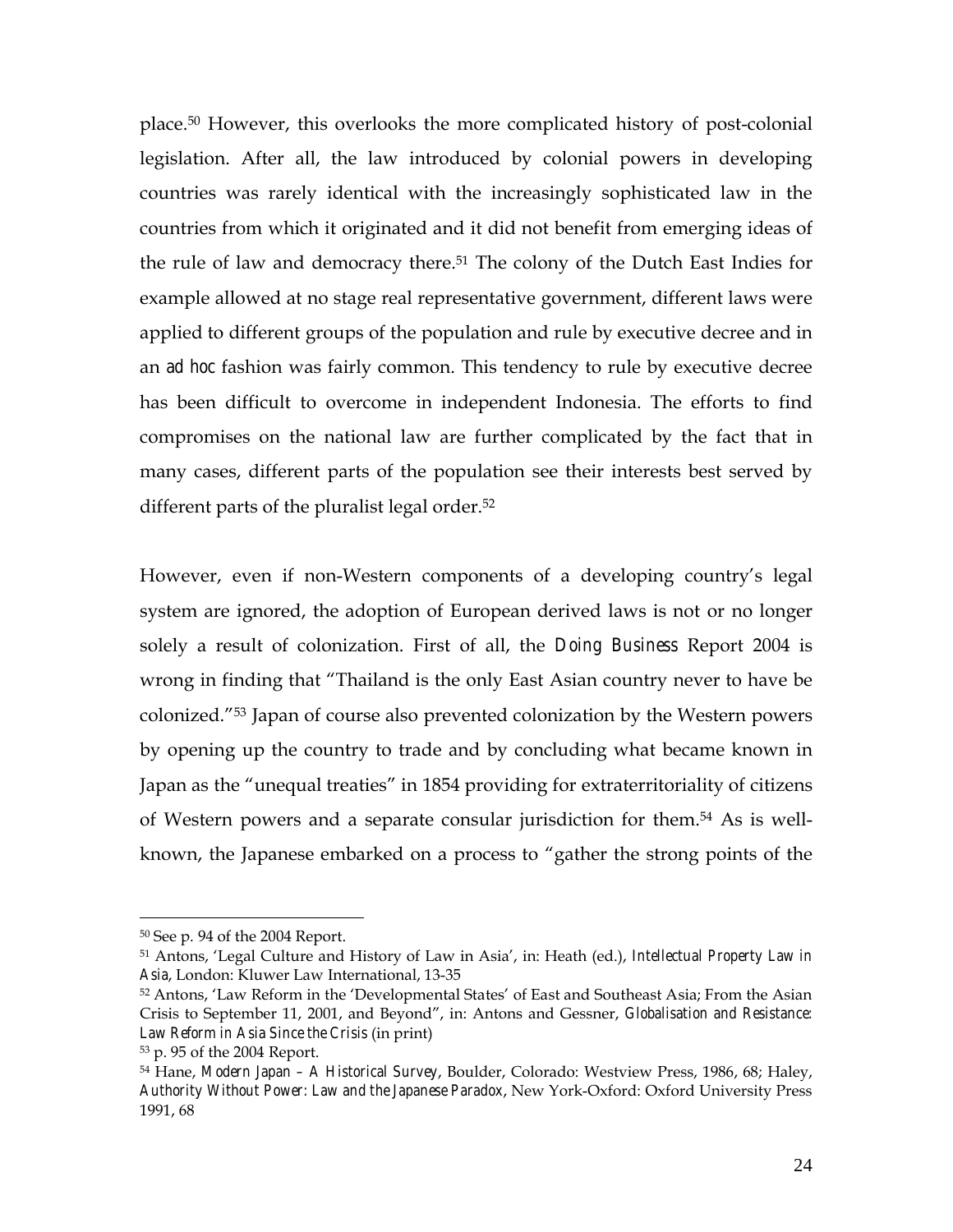five worlds and construct the great learning of our imperial nation".55 In the field of law, reform took place in a process that John Owen Haley has referred to as "selective adaptation", which actually in many ways was also a continuation of the earlier wave of reception of Chinese law in the 7<sup>th</sup> and 8<sup>th</sup> century.<sup>56</sup> For "selective adaptation", the country drew on various sources, with a particular strong German influence in Civil and Commercial Law and Procedural Law, but using among others Anglo-American and local Japanese concepts for areas such as trusts and family law. Anglo-American influence became stronger after World War in constitutional law and in various fields of business law.57 Thus, to conclude that Japanese law is derived from German law appears as a simplification.

The same would be true for other countries that have adopted Japanese law because of colonization by the Japanese, as Korea and Taiwan, or voluntarily, as Thailand, which is classified in the *Doing Business* Report as an English derived system in spite of the fact that parts of its legislation are translations from Japanese models and French influence has been fairly strong as well in legislation as well as in legal education.<sup>58</sup> However, the previous European colonies in Asia have also not been standing still since decolonisation. Some in fact, such as Sri Lanka and the Philippines, had received various legal traditions during the colonization process and the Philippines and the People's Republic of China are referred to in Zweigert and Kötz as 'hybrid' systems of law.59 To a certain extent of course, most systems will be hybrid, if examined more closely. However, the process of selectively adapting law from many different sources has been particularly strong in parts of the post-independence developing world, where

<sup>55</sup> Japanese reformer Sakuma Zōzan as quoted in Hane, 73.

<sup>56</sup> Haley, pp. 29-32 and 82-96

<sup>57</sup> Tanaka and Smith, *The Japanese Legal System: Introductory Cases and Materials*, 185

<sup>58</sup> The Thai legal system is classified in M.B. Hooker, *A Concise Legal History of South-East Asia*, Oxford: Clarendon Press, 1978, as largely French derived.

<sup>59</sup> Zweigert and Kötz, 72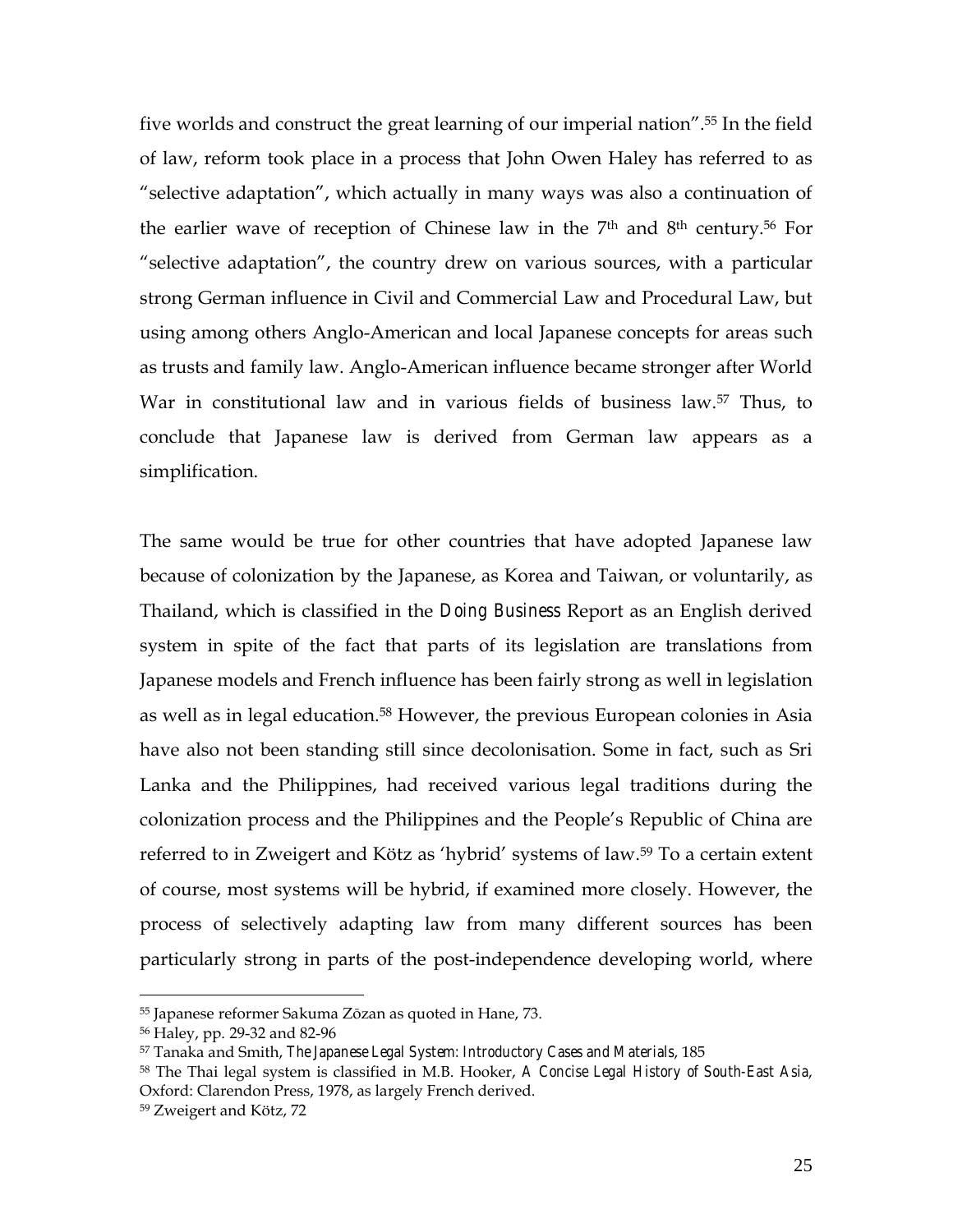European institutions had been forcefully introduced, had little local tradition and where governments felt as a consequence few cultural or historical inhibitions to borrow from various traditions.60 Thus, aspects of Anglo-American law have been particularly strong in various fields of commercial law and in procedural law in countries classified in the report as being in the civil law tradition such as Indonesia, Thailand or Vietnam.<sup>61</sup>

#### **Conclusion**

If East and Southeast Asian legal systems are thus essentially hybrid rather than clearly French or English or German derived, the negative judgment about French derived systems and the positive connotations associated with the other systems appears in a different light and may have to be corrected, depending on what part of the commercial law system is examined and what legal tradition is attributed to it. It is clear from the above and from the Indonesian example that many developing countries have been active in transforming their systems in an *ad hoc* manner, although much of this may have happened in the form of executive decrees and via judicial activism of the courts. Thus, it may not have attracted as much attention as if new comprehensive legislation had been passed. It is equally clear that law reform has often been constrained by politics, as is correctly stated in the *Doing Business* Report 2004.62 A lack of democracy mentioned in the report, indeed seems to be one of the reasons for the intense politicization of law. Other reasons are the importance of industrial policies in developing and newly industrializing nations and the continuing negotiations about legal unification as an ideal in view of widespread and persistent legal

 $60$  For the example of intellectual property law, see Antons, 'Specialised Intellectual Property Courts in Southeast Asia', 299

<sup>61</sup> See for Thailand Aryanuntaka, 'TRIPS and the Specialised Intellectual Property Court in Thailand', *International Review of Industrial Property and Copyright Law*, Vol. 30 No.4/1999, pp. 362- 363

<sup>62</sup> See p. 86.